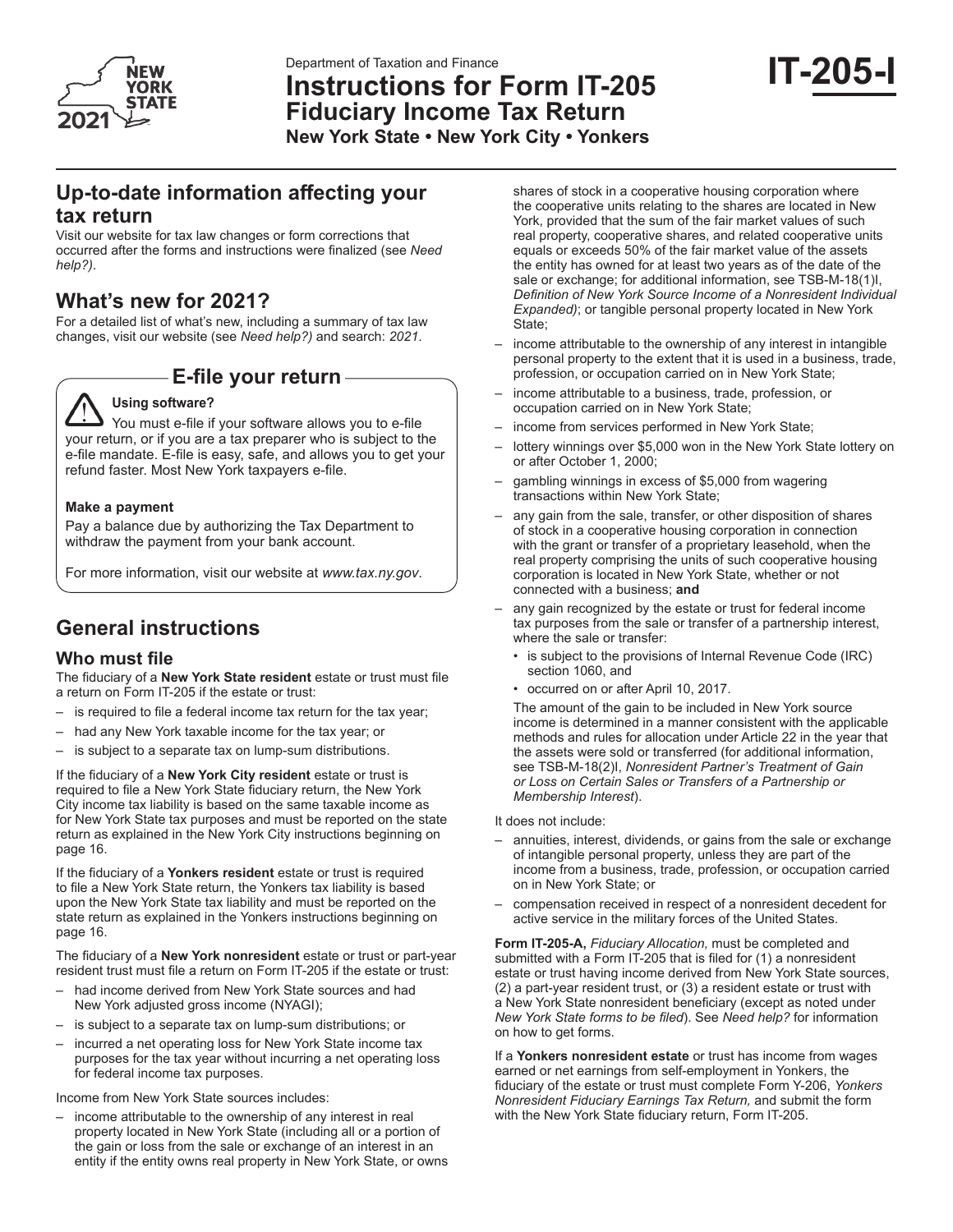# **New York State resident and nonresident estate and trust and part-year resident trust defined**

For purposes of the **New York State** income tax, an estate is either (a) a resident estate or (b) a nonresident estate. A trust is either a resident trust, nonresident trust, or part-year resident trust. If a decedent was domiciled in New York State at the time of his or her death, his or her estate is a *resident estate* and any trust created by his or her will is a *resident trust.* If an irrevocable trust consists of property of a person domiciled in New York State when such property was transferred to the trust, it is a **resident** trust.

However, no New York State personal income tax may be imposed on a resident trust if all of the following conditions are met (New York State Tax Law, Article 22, section 605(b)(3)(D)).

- 1. All the trustees are domiciled in a state other than New York;
- 2. The entire corpus of the trust, including real and tangible personal property, is located outside of New York State (it is the Tax Department's position that intangibles located in the state but that are not employed in a business carried on in the state are not deemed to be located in the state for purposes of this rule); and
- 3. All income and gains of the trust are derived from, or connected with, sources outside of New York State, determined as if the trust were a nonresident trust. **Note:** If the estate or trust sold or exchanged its interest in an entity that owns real property in New York State, the estate or trust may have income from New York State sources. For additional information, see TSB-M-18(1)I.

The term *resident trust* also includes (1) any revocable trust consisting of property of a person domiciled in New York State at the time such property was transferred to the trust if it has not later become irrevocable and (2) any revocable trust that has later become irrevocable if the trust consists of property of a person domiciled in New York State when it became irrevocable. For this purpose, a trust is revocable if it is subject to a power, exercisable immediately or at any future time, to revest title in the person whose property constitutes the trust. A trust becomes irrevocable when the possibility that such power may be exercised has ended.

A *nonresident estate or trust* means an estate or trust that is not a resident for any part of the year.

A *part-year resident trust* is a trust that meets the definition of resident or nonresident for only part of the year.

The residence of the fiduciary does not affect the status of an estate or trust as resident or nonresident.

## **Change of New York State residence of trust**

If the person whose property constitutes a revocable trust has changed his or her domicile from or to New York State, between the time of transfer of the property to the trust and the time it becomes irrevocable, the residence of the trust will be deemed to have been changed at the date it ceases to be revocable. In that case the fiduciary must, for the tax year in which the change of status of the trust occurs, file Form IT‑205‑A.

The New York source income of a part-year resident trust is the sum of the following with adjustments for special accruals:

- the fiduciary's share of federal adjusted gross income for the period of residence, computed as if the tax year for federal income tax purposes were limited to the period of residence, and
- the fiduciary's share of New York source income for the period of nonresidence determined as if the tax year for federal income tax purposes were limited to the period of nonresidence.

## **New York State forms to be filed**

Complete Forms IT‑205 and IT‑205‑A for **New York State** resident and nonresident estates and trusts and part-year resident trusts, as follows:

• **Resident estate or trust with resident beneficiaries only**

Complete all of Form IT-205 and submit a copy of federal Schedule K-1 for each beneficiary.

- **Resident estate or trust with any nonresident beneficiaries**
	- Complete all of Form IT-205 and submit a copy of federal Schedule K-1 for each beneficiary.
	- Report in Schedule C of Form IT-205 the names and addresses of all beneficiaries, both resident and nonresident, to whom income is distributable, whether or not the income is taxable to the nonresident beneficiaries.
	- Complete Schedules 2, 3, and 4 of Form IT-205-A and any of Schedules 5, 6, 7, and 8 of Form IT-205-A that apply, unless **none** of the income distributable to the nonresident beneficiaries is derived from **New York State** sources. In this case, Form IT-205-A does not need to be completed even though **other** income is distributable to nonresident beneficiaries.

If Form IT-205-A is not required because of the above, include a statement indicating this with Form IT-205.

- **Nonresident estate or trust and part-year resident trust with resident or nonresident beneficiaries**
	- Complete items A, B, and C on page 1, line 1 and lines 9 through 42a and Schedules B and C of Form IT‑205.
	- Complete *Additional estate or trust information,* items A through I, on page 3, and lines 71 through 72, on page 4 of Form IT-205, as applicable.
	- Complete Schedules 1, 2, 3, and 4 of Form IT‑205‑A.
	- Complete any of Schedules 5, 6, 7, and 8 of Form IT‑205‑A that apply.
	- Complete and submit Form IT-182, *Passive Activity Loss Limitations*, if the estate or trust had passive activity losses.

**Special rule if entire income is taxable to fiduciary –** If **all** of the income of the estate or trust is taxable to the fiduciary for the 2021 tax year, no entries are required in Schedule C of Form IT‑205.

**Form IT-205-C,** *New York State Resident Trust Nontaxable Certification,* must be completed and submitted every year with a Form IT-205 that is filed for a resident trust that meets the conditions in section 605(b)(3)(D). See *Need help?* for information on how to get forms.

For every year that the resident trust meets the conditions of Tax Law, Article 22, section 605(b)(3)(D), complete and file Form IT-205 as follows:

- Mark an *X* in the box, *Trust meets the conditions of section 605(b)(3)(D)*.
- Complete Schedules A, B, and C of Form IT-205.
- Complete *Additional estate or trust information,* items A through I, on page 3 of Form IT-205, as applicable.
- Complete and submit Form IT-205-C, *New York State Resident Trust Nontaxable Certification,* with Form IT-205.

See *Instructions for Form IT-205-C* on page 16.

**Form IT-225,** *New York State Modifications* **–** Complete Form IT-225 to report **other** New York fiduciary adjustments to be claimed on Form IT-205, lines 65 and 68, as applicable. For more information, see the instructions for Form IT-225.

**Form IT-558,** *New York State Adjustments due to Decoupling from the IRC* **–** Complete Form IT-558 to report New York fiduciary adjustments to federal amounts due to decoupling from the IRC on Form IT-205, lines 70a and 70b, as applicable. For more information, see the instructions for Form IT-558.

**Form IT-230,** *Separate Tax on Lump-Sum Distributions* **–** If the estate or trust is a recipient of a lump-sum distribution from a qualified retirement plan, compute this separate tax on the ordinary income portion using the New York forward averaging method on Form IT‑230.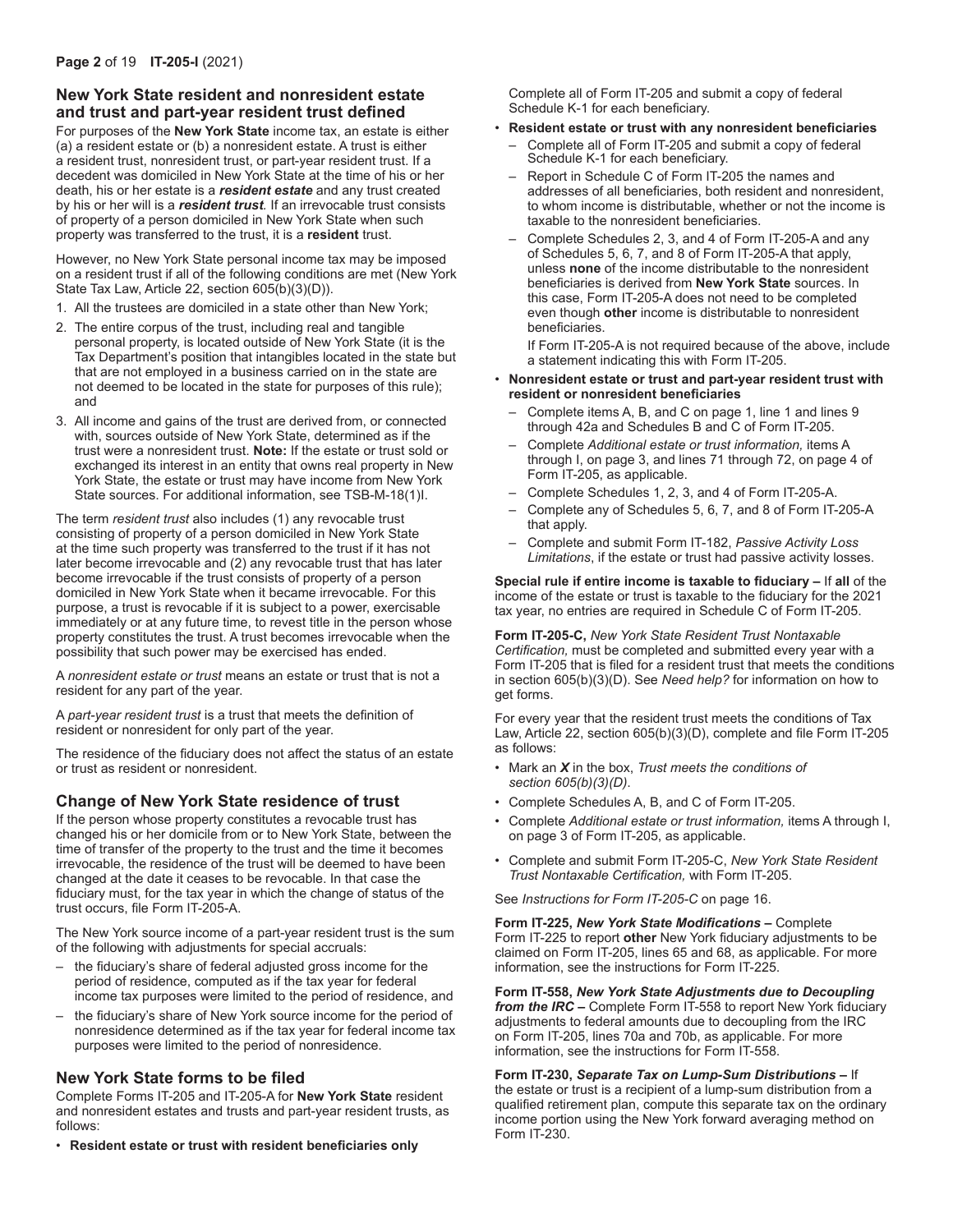**Form IT-2,** *Summary of W-2 Statements* **–** Form IT-2 is used to report wages and New York State, New York City, or Yonkers tax withheld. For more information, see the instructions on Form IT-2.

**Form IT-1099-R,** *Summary of Federal Form 1099-R* 

*Statements* **–** Form IT-1099-R is used to report New York State, New York City, or Yonkers tax withheld from annuities, pensions, retirement pay, or IRA payments. For more information, see the instructions on Form IT-1099-R.

**New York State tax returns for individuals –** Every fiduciary in charge of an individual's entire income (for example, a guardian or committee for an incompetent person) must file a return (1) for a resident individual - on Form IT-201, *Resident Income Tax Return*, if a federal income tax return is required to be filed for the tax year or if the individual has federal adjusted gross income for the tax year, increased by the modifications under section 612(b), in excess of \$4,000 or in excess of his or her New York standard deduction, if lower; or (2) for a nonresident individual - on Form IT‑203, *Nonresident and Part-Year Resident Income Tax Return,* if the individual has income from New York sources and the nonresident individual's NYAGI *(Federal amount* column) is more than his or her New York standard deduction. In these cases, the fiduciary must pay the tax due. Returns are also required if the individual is subject to a separate tax on the ordinary income portion of a lump-sum distribution.

**Tax returns for decedents –** A return must be filed by the executor, administrator, or other representative of a taxpayer who died during the tax year. Use the form that would have been appropriate had the taxpayer lived. (See *New York State tax returns for individuals* above for requirements for filing.)

For estate tax filing information, visit our website (see *Need help?)*.

# **Exempt trusts**

A trust that is taxable as a corporation for federal income tax purposes is exempt from New York State personal income tax under Article 22. A trust that, by reason of its purposes or activities, is exempt from federal income tax is exempt from tax under Article 22 (regardless of whether it is subject to federal and state income tax on unrelated business taxable income).

# **When to file Form IT-205**

For calendar‑year filers, the filing deadline is April 18, 2022. For returns filed for a period other than the calendar year, the due date is the 15th day of the fourth month following the close of the tax year.

The New York State filing deadline for a nonresident alien's estate or trust is the same as for federal purposes.

**Note:** The 2021 Form IT-205 may also be used for a tax year beginning in 2022 if:

- 1. The estate or trust has a tax year of less than 12 months that begins and ends in 2022; **and**
- 2. The 2022 Form IT-205 is not available by the time the estate or trust files its tax return. However, the estate or trust must show its 2022 tax year on the 2021 Form IT-205, and incorporate any Tax Law changes that are effective for tax years beginning after December 31, 2021.

The current year tax forms are generally available by December 15th of that calendar year. Check the Tax Department website (see *Need help?)* for the current year's tax forms.

### **Extension of time to file**

If the estate or trust cannot meet the filing deadline, ask for an extension of time by filing Form IT‑370‑PF, *Application for Automatic Extension of Time to File for Partnerships and Fiduciaries.* The time to file will be automatically extended for five and one-half months if the estate or trust files Form IT‑370‑PF on time and, if required, pays the tax the estate or trust owes with Form IT‑370‑PF.

**Internet application –** Extension requests may also be filed via the Internet; access the Tax Department website for information or to submit an extension request.

# **Where to file**

If enclosing a payment (check or money order), mail your return and Form IT-205-V, *Payment Voucher for Fiduciary Income Tax Returns*, to:

**STATE PROCESSING CENTER PO BOX 15555 ALBANY NY 12212-5555**

If not enclosing a payment, mail your return to:

**STATE PROCESSING CENTER PO BOX 61000 ALBANY NY 12261-0001**

**Private delivery service –** See Publication 55, *Designated Private Delivery Services.*

# **Estimated income tax payments**

Generally, a trust or estate must pay estimated income tax if it expects to owe, after subtracting any withholding, estimated income tax paid with Forms IT-2663 and IT-2664, and credits, at least \$300 of New York State, New York City, or Yonkers income tax for 2022 and it expects the withholding, estimated income tax paid with Forms IT-2663 and IT-2664, and credits to be less than:

- 1. 90% of the tax shown on the 2022 tax return, **or**
- 2. 100% of the tax shown on the 2021 tax return (110% of that amount if the estate's or trust's NYAGI on that return is more than \$150,000, and less than ⅔ of the total federal gross income for 2021 or 2022 is from farming or fishing).

However, if the estate or trust did not file a 2021 tax return or that return did not cover all 12 months, item 2 above does not apply.

Estates (and any trusts that were treated as owned by the decedent and that received the residue of a decedent's estate under the will, or if no will is admitted to probate, were primarily responsible for paying debts, taxes, and other expenses of administration) are exempt from paying estimated income tax payments for the tax year of the decedent's death and the following tax year.

**Exceptions –** Generally, the estate or trust will not have to pay estimated tax if its 2022 income tax return will show (1) a tax refund, or (2) a tax balance due of less than \$300 for New York State, New York City, or Yonkers.

Use Form IT-2106, *Estimated Income Tax Payment Voucher for Fiduciaries,* and instructions, Form IT-2106-I, to determine and pay any amount of estimated tax required.

**Payments of estimated tax treated as paid by the beneficiary (Tax Law section 685(c)(6)(D) or (F) election, as applicable) –**  Fiduciaries of both estates and trusts that pay estimated tax may elect to have any portion of estimated tax payments allocated to any of the beneficiaries. Fiduciaries making this election must file Form IT‑205‑T, *Allocation of Estimated Tax Payments to Beneficiaries,* to show the allocation of any estimated tax payment among the beneficiaries. **Note:** The fiduciary of an estate may make a section 685(c)(6)(F) election only for the last tax year of the estate. Amounts applied to each beneficiary should be reported on Form IT‑205‑T. Be sure to copy the name, address, and employer identification number (EIN) of the estate or trust exactly as reported on Form IT‑205. Amounts applied to each beneficiary are treated as paid or credited to the beneficiary on the last day of the fiduciary's tax year and treated as a payment of estimated tax made by the beneficiary that would otherwise be due January 15, 2022. The fiduciary may make the election only if the Form IT‑205‑T is filed on or before the 65th day after the close of the fiduciary's tax year. An extension of time to file Form IT‑205 does not extend the filing deadline for Form IT-205-T.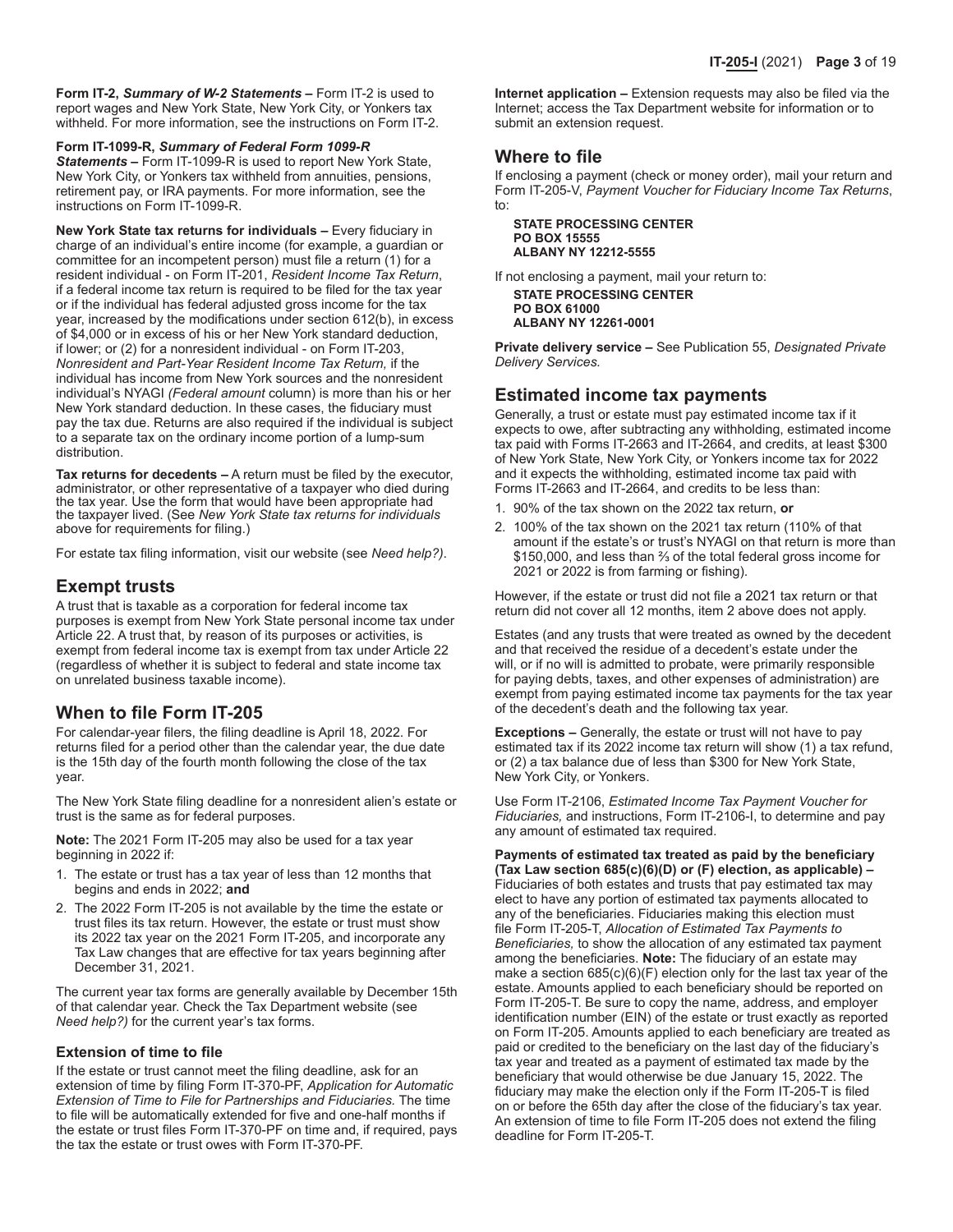### **Signature area**

**Sign and date Form IT‑205 at the bottom. The return cannot be processed if it is not signed.**

**Enter the daytime telephone number including the area code.** This entry will enable the Tax Department to correct minor errors or omissions by calling rather than writing or sending back the return.

Keep a copy of the return for future reference. If someone prepares the return for the estate or trust, be sure to get a copy for the estate or trust records.

# **Third-party designee**

If you want to authorize another individual (third-party designee) to discuss this tax return with the New York State Tax Department, mark an *X* in the *Yes* box in the third-party designee area of your return. Also print the designee's name, phone number, email address, and any five-digit number the designee chooses as his or her personal identification number (PIN). If you want to authorize the paid preparer who signed your return to discuss the return with the Tax Department, print the preparer's name in the space for the designee's name and enter the preparer's phone number in the space for the designee's phone number. You do not have to provide the other information requested. If you do not want to authorize another person, mark an *X* in the *No* box.

If you mark the *Yes* box, you are authorizing the Tax Department to discuss with the designee any questions related to this return. You are also authorizing the designee to give and receive confidential taxpayer information relating to:

- this return, including missing information,
- any notices or bills arising from this filing that you share with the designee (they will not be sent to the designee),
- any payments and collection activity arising from this filing, and
- the status of your return or refund.

This authorization will not expire but will only cover matters relating to this return. If you decide to revoke this designee's authority at any time, call us (see *Need help?)*.

You are not authorizing the designee to receive your refund, bind you to anything (including any additional tax liability), or otherwise represent you before the Tax Department. If you want someone to represent you or perform services for you beyond the scope of the third-party designee, you must designate the person using a power of attorney (for example, Form POA-1, *Power of Attorney)*.

## **Paid preparer's signature**

If you pay someone to prepare your return, the paid preparer must also sign it and fill in the other blanks in the paid preparer's area of your return. A person who prepares your return and does not charge you should not fill in the paid preparer's area.

**Paid preparer's responsibilities –** Under the law, all paid preparers must sign and complete the paid preparer section of the return. Paid preparers may be subject to civil and/or criminal sanctions if they fail to complete this section in full.

When completing this section, enter your New York tax preparer registration identification number (NYTPRIN) if you are required to have one. If you are not required to have a NYTPRIN, enter in the *NYTPRIN excl. code* box one of the specified 2-digit codes listed below that indicates why you are exempt from the registration requirement. You **must** enter a NYTPRIN **or** an exclusion code. Also, you must enter your federal preparer tax identification number (PTIN) if you have one; if not, you must enter your Social Security number.

|    | Code Exemption type    |    | Code   Exemption type                                      |
|----|------------------------|----|------------------------------------------------------------|
| 01 | Attorney               | 02 | Employee of attorney                                       |
| 03 | <b>CPA</b>             | 04 | Employee of CPA                                            |
| 05 | PA (Public Accountant) | 06 | Employee of PA                                             |
| 07 | Enrolled agent         | 08 | Employee of enrolled agent                                 |
| 09 | Volunteer tax preparer | 10 | Employee of business<br>preparing that business'<br>return |

See our website for more information about the tax preparer registration requirements.

# **Special depreciation – Tax Law section 612(g)**

The estate or trust may elect to deduct depreciation not in excess of twice that allowed for federal purposes on certain property acquired before 1969 (see Form IT‑211‑I, *Instructions for Form IT-211, Special Depreciation Schedule*).

# **Accumulation distribution credit**

A beneficiary whose New York source income includes an accumulation distribution from a trust is allowed a tax credit on his or her New York State individual income tax return for their share of:

- New York State income taxes paid by the trust,\* and
- Any income tax imposed on the trust by another state, political subdivision within that state, or the District of Columbia on income sourced to the other jurisdiction.\* However, this credit cannot be more than the percentage of tax due determined by dividing the portion of the income taxable to the trust in the other jurisdiction and taxable to the beneficiary in New York by the beneficiary's total New York income.

The credit may not reduce the beneficiary's tax due to an amount less than would have been due if the accumulation distribution was excluded from their NYAGI. The beneficiary must submit a copy of the computation of their New York State accumulation distribution credit with their individual return.

\* These amounts should be provided to the beneficiary by the trust.

If an accumulation distribution has been made, submit a copy of federal Schedule J (Form 1041) or New York Form IT-205-J, *New York State Accumulation Distribution for Exempt Resident Trusts*, with the return of the trust and a statement showing the computation of the credit claimed with respect to each beneficiary involved.

# **Contributions to New York Charitable Gifts Trust Fund**

The estate or trust must provide to each beneficiary a statement indicating the beneficiary's distributive share of contributions to one or more of the following New York Charitable Gifts Trust Fund accounts:

- Health Charitable Account; or
- Elementary and Secondary Education Account.

# **Use of federal figures**

Income and deductions are to be entered as reportable for federal income tax purposes.

However, all items reported on Form IT-205 or on statements or schedules submitted are subject to audit and revision by the Department of Taxation and Finance.

## **Penalties**

The law imposes penalties for failing to file a return or pay any tax when due, for making a false or fraudulent return, or for making a false certification. A penalty may be charged for not paying enough estimated tax or for not making the payments on time.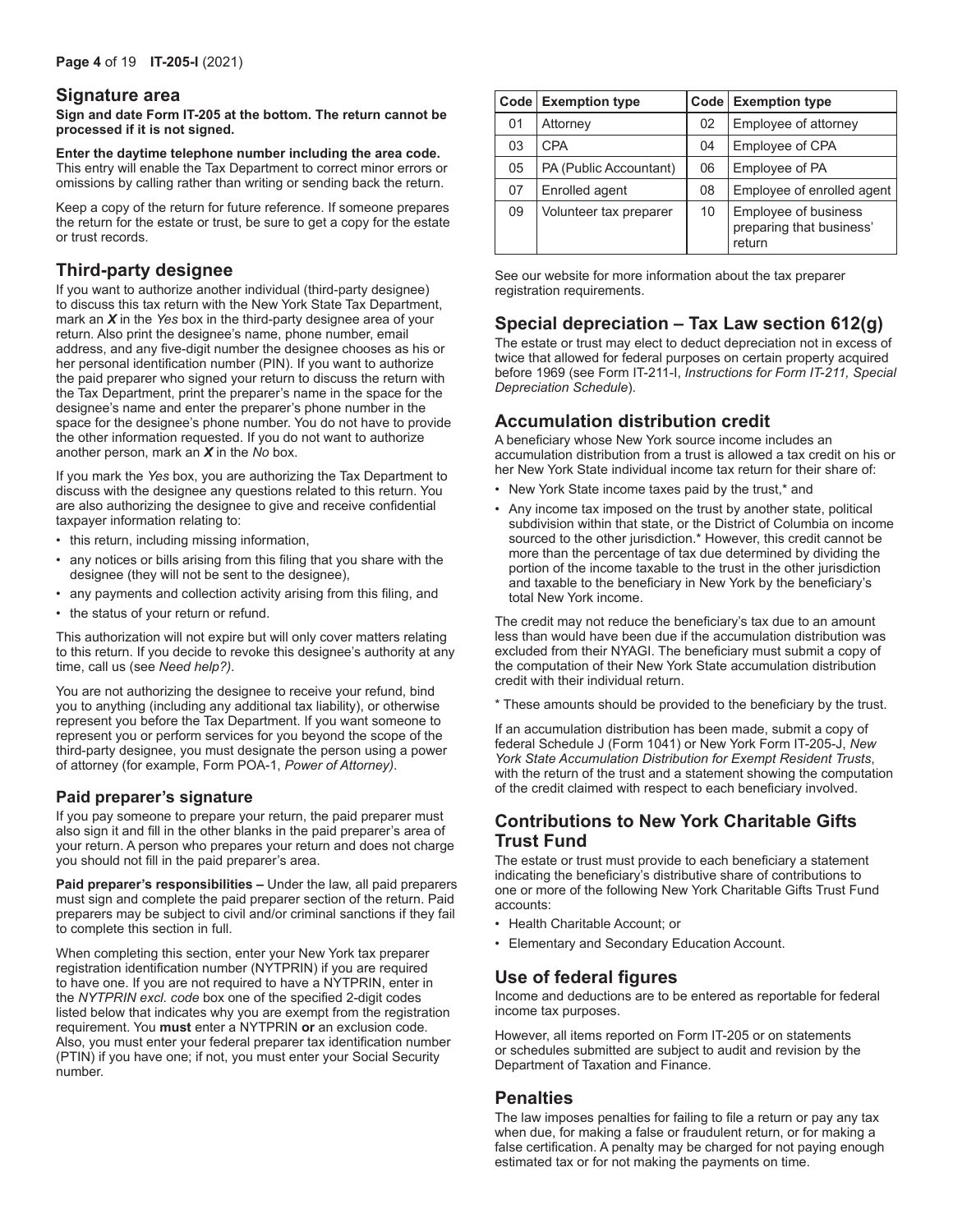# **Accounting periods and methods**

The accounting period for which Form IT‑205 is filed and the method of accounting used are the same as for federal income tax purposes. If the tax year or method of accounting is changed for federal income tax purposes, the change applies similarly to the New York State fiduciary return.

### **Short tax year**

If a return for a period of less than 12 months is filed for federal income tax purposes, you must also file a short period return for New York State income tax purposes.

# **Specific instructions**

All information on Form IT‑205 should be for the calendar year January 1 through December 31, 2021, or for the fiscal year of the estate. If filing for a fiscal year or short year (less than 12 months), enter the month, day, and year the tax year began, and the month, day, and year that it ended at the top of page 1.

# **Type of entity**

In the upper left corner of Form IT-205, mark an *X* in the box(es) for the type of entity as shown on your federal Form 1041.

# **Electing small business trust (ESBT)**

Special federal rules apply when figuring the tax on the S portion of an electing small business trust. The S portion of an ESBT is the portion of the trust that consists of stock in one or more S corporations and is not treated as a grantor type trust. Compute the New York State tax on the S portion as determined for federal purposes, including addition and subtraction modifications that relate to this income. Use the *Tax computation* instructions on page 9. Enter this amount on line 12. Compute the New York City tax on the S portion as determined for federal purposes using the New York City tax rate schedule on page 18. Enter this amount on line 20. Submit with Form IT-205 the federal tax computation for the S portion of the ESBT. When figuring the tax on the remaining (non-S) portion of the trust, disregard the S corporation items. If the ESBT consists entirely of stock in one or more S corporations, do not make any entries in Schedule A of Form IT-205.

Instead:

- enter the NYS tax (less any credits) on the S portion on line 12,
- enter the NYC tax (less any credits) on the S portion on line 20,
- submit with Form IT-205 the federal tax computation for the S portion of the ESBT, **and**
- complete the rest of Form IT-205.

## **Grantor type trusts**

A *grantor type trust* is a legal trust under applicable state law that is not recognized as a separate taxable entity for income tax purposes because the grantor or other substantial owners have not relinquished complete dominion and control over the trust. This can also apply to only a portion of a trust.

In general, a grantor trust is ignored for income tax purposes, and all of the income, deductions, etc., are treated as belonging directly to the grantor. This also applies to any portion of a trust that is treated as a grantor trust.

Use the same filing method used for federal purposes.

#### **Grantor type trusts not using an optional filing method for federal purposes**

The following instructions apply only to grantor type trusts that are not using an optional federal filing method.

If the entire trust is a grantor trust, complete the entity information at the top of Form IT-205 and Item G on page 3 of Form IT-205.

If only part of the trust is treated as a grantor trust, report on Form IT-205 only the part of the income, deductions, etc., that is taxable to the trust. Submit with Form IT-205 a copy of the attachment to federal Form 1041 that shows the amounts that are taxable directly to the grantor.

The income taxable to the grantor or another person, and the deductions and credits that apply to that income, must be reported by that person on his or her own income tax return.

File Form IT-205 for the grantor trust and the grantor's own income tax return separately. Do not submit a copy of Form IT-205 with the grantor's income tax return.

#### **Grantor type trusts using optional filing methods 1, 2, or 3 for federal purposes**

If the trust did not have to file federal Form 1041 because it chose an optional filing method, do not file Form IT-205. Follow the optional filing method instructions for federal purposes.

#### **Estimated tax payments on behalf of the grantor**

Use Form IT-2105, *Estimated Tax Payment Voucher for Individuals*, and its instructions, Form IT-2105-I, to determine and pay any amount of estimated tax on behalf of the grantor. Do not use Form IT-2106.

#### **Qualified Subchapter S Trust (QSST)**

For federal purposes, a QSST uses the same filing method as a grantor type trust not using an optional federal filing method. Use the same filing method for NYS tax purposes.

## **Name and address box**

Enter in the spaces at the top of the return the name of the estate or trust exactly as it appears on federal Form SS-4, the name and title of the fiduciary, and the address of the fiduciary. This is the mailing address for subsequent mailings from the Tax Department (such as refunds, notices, etc.). Also enter the EIN of the **estate or trust** exactly as it appears on federal Form SS-4, and the Social Security number of the decedent in the spaces provided to the right of the address box.

## **Initial return**

Mark an *X* in this box if this is the initial return for the estate or trust.

## **Final return**

Mark an *X* in this box if this is a final return because the estate or trust has terminated.

# **Amended returns or federal changes**

Generally, an amended return claiming credit for, or a refund of, an overpayment must be filed within three years from the date that the original return was filed, or within two years of the date the tax was paid, whichever is later.

**Exception:** The fiduciary must file Form IT-205 (marking an *X* in the *Amended return* box on page 1) within 90 days of the date the federal return is amended if the fiduciary files an amended federal return showing a change in any of the following:

- taxable income,
- total taxable amount of capital gain or ordinary income portion of a lump-sum distribution,
- shares of income distributable to the beneficiaries,
- amount of any claim of right adjustment, **or**
- amount of the estate's or trust's foreign tax credit affecting the computation of the resident credit for taxes paid to a province of Canada.

### **To amend the fiduciary's original Form IT-205:**

– mark the *Amended return* box;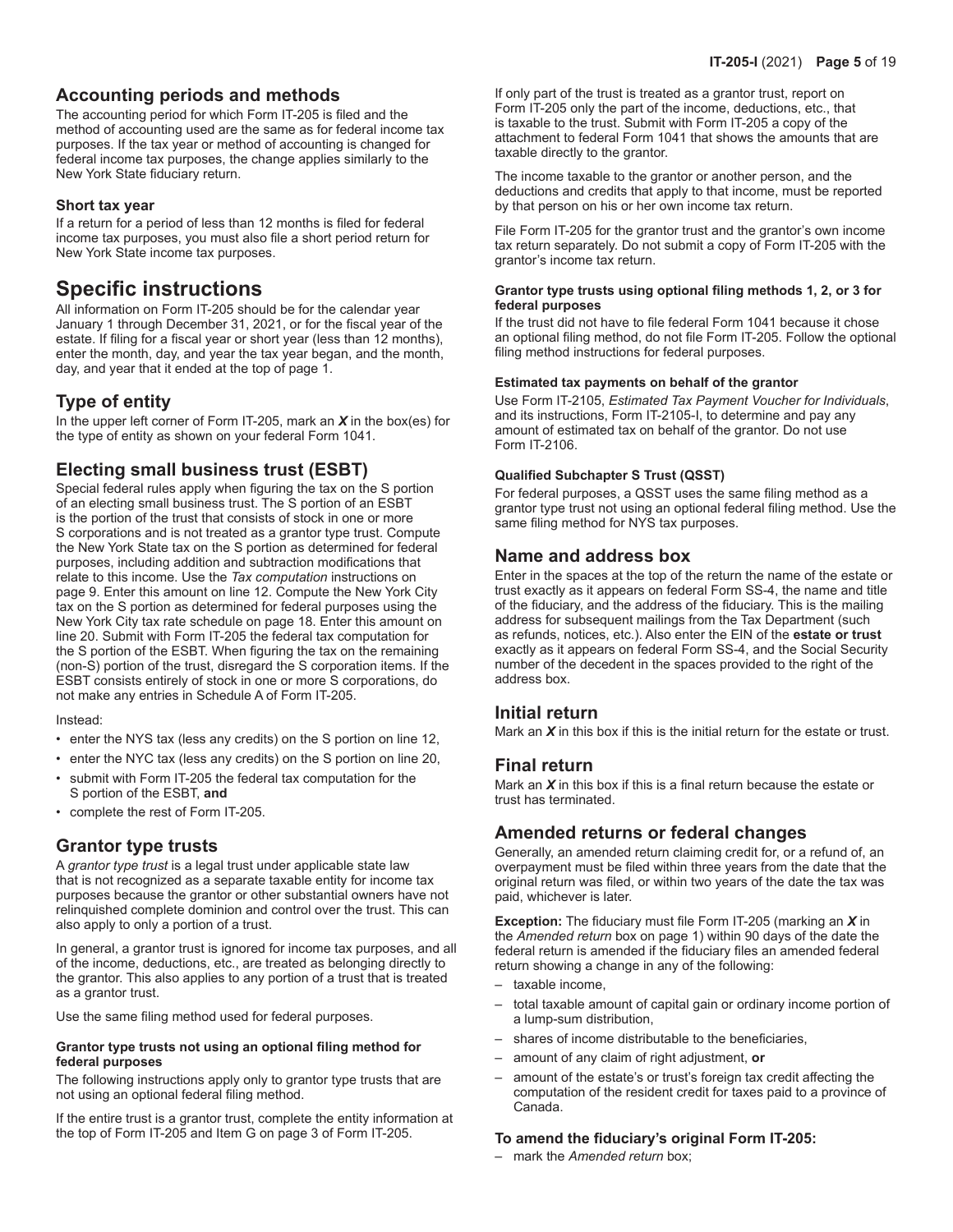## **Page 6** of 19 **IT-205-I** (2021)

- complete the entire return;
- correct the appropriate lines with the new information; **and**
- refigure the estate's or trust's tax liability.

If the total tax on line 29 is greater on the amended return than on the original return, you generally should pay the difference with the amended return. However, you should adjust this amount if there is any increase or decrease in the total payments on line 37.

Submit a sheet that explains the reasons for the amendments and identifies the lines and amounts being changed on the return.

The fiduciary must also file an amended return to correct any error on the original state return and to report changes made by the Internal Revenue Service (IRS). Submit a signed statement indicating that you concede the federal audit changes. If you do not concede the federal audit changes, submit a signed statement explaining why.

**Note:** If the federal changes affect the distributable net income of the estate or trust, each beneficiary's share of any New York fiduciary adjustment that applies to the federal changes must be reported on Form IT-201-X, *Amended Resident Income Tax Return,* or Form IT‑203‑X, *Amended Nonresident and Part-Year Resident Income Tax Return,* as applicable.

# **Income distribution deduction**

Enter the total distribution of the estate or trust, from line 58 of Form IT-205. This should also equal the amount entered on federal Form 1041, Schedule B, line 15, income distribution deduction. Use whole dollars **only**.

## **Number of beneficiaries**

Enter the number of beneficiaries of the estate or trust.

# **Special conditions for filing your 2021 fiduciary tax return**

If the estate or trust qualifies for one or more of the special conditions below, enter the specified 2-character code(s) on the return.

**Code A6 Build America Bond (BAB) interest –** Enter this code if the estate or trust included BAB interest in federal taxable income. For additional information, see TSB-M-10(4)I, *Treatment of Interest Income from Build America Bonds,* and Form IT-225 available on our website.

**Code E4 Nonresident aliens –** Enter this code if the estate or trust is a U.S. nonresident alien for federal income tax purposes and the estate or trust qualifies to file a federal income tax return on or before June 15, 2022 (the filing deadline for your New York State return is also June 15, 2022).

**Code P2 Protective claim –** If you are filing an amended Form IT-205 to file a protective claim, mark an *X* in the *Amended return* box and enter code *P2* in the *Qualifying special conditions* box.

A *protective claim* is a refund claim that is based on an unresolved issue(s) that involves the Tax Department or another taxing jurisdiction that may affect your New York tax(es). The purpose of filing a protective claim is to protect any potential overpayment for a tax year for which the statute of limitations is due to expire.

**Code N3 Net operating loss (NOL) –** If you are filing an amended Form IT-205 to report an NOL carryback, write *NOL* and the year of the loss at the top of your amended Form IT-205. Mark an *X* in the *Amended return* box and enter code *N3* in the *Qualifying special conditions* box.

#### **Submit all of the following with amended Form IT-205:**

• A copy of your federal Form 1041 for the **loss year**. In addition, provide any schedules or statements that are related to your loss. If your NOL will have an effect on more than one tax year, this

federal information must only be submitted with the amended return for the first carryback year.

- A copy of your federal NOL computation, including federal Form 1045 and all related schedules. You do not have to include the alternative minimum tax NOL computation.
- A copy of your original federal Form 1041 for the **carryback year**. No additional schedules/statements are required.
- A copy of any federal documentation (if available) showing the IRS has accepted your NOL carryback claim.

**Note:** You must file amended Form IT-205 to claim an NOL carryback within three years from the date the loss year return was due (including any extensions).

# **Limitation on tax credit eligibility**

If the estate or trust (or an S corporation of which it was a shareholder, or partnership of which it was a partner) is convicted of an offense defined in New York State Penal Law Article 200 *(Bribery Involving Public Servants and Related Offenses)* or 496 *(Corrupting the Government),* or section 195.20 *(Defrauding the Government),* the estate or trust is not eligible for any tax credit allowed under Tax Law Article 9, 9-A, or 33, or any business tax credit allowed under Tax Law Article 22. A *business tax credit allowed under Article 22* is a tax credit allowed to taxpayers under Article 22 that is substantially similar to a tax credit allowed to taxpayers under Article 9-A.

# **Important reminder to file a complete return**

You must complete all required schedules and forms that make up your return, and include all pages of those forms and schedules when you file. Submit **only** those forms and schedules that apply to your return, and be sure that you have made all required entries. Returns that are missing required pages or that have pages with missing entries are considered incomplete and cannot be processed, and may subject taxpayers to penalty and interest.

# **Filling in your tax return**

Follow these guidelines:

- Use black ink only (no red or other color ink or pencils) to print or type all entries.
- Do not write in dollar signs, commas, or decimal points when making entries.
- When entering amounts on your return, enter **whole dollar amounts** only (zeros have been preprinted). Use the following rounding rules when entering your amounts; drop amounts below 50 cents and increase amounts from 50 to 99 cents to the next dollar. For example, \$1.39 becomes \$1 and \$2.50 becomes \$3.
- Mark an *X* to fill in boxes as appropriate. Do not use a check mark. Keep your Xs and numerals inside the boxes.
- If you show a loss, place a minus sign in the box **immediately to the left** of the loss amount. Do not use [ ] brackets or parentheses.

# **Line instructions**

### **Items A, B, and C on page 1**

Complete lines 1 through 42a, if applicable, before completing items A, B, and C.

**Item A Resident estates and trusts –** Enter the total income from Form IT‑205, Schedule A, line 51. **Nonresident estates and trusts and part‑year resident trusts –** Enter the total income from Form IT‑205‑A, Schedule 4, line 22, column a.

**Item B Resident estates and trusts – Enter your NYAGI from** *NYAGI worksheet*, line 5. **Nonresident estates and trusts and part‑year resident trusts –** Enter your NYAGI from Form IT‑205‑A‑I, *Instructions for Form IT-205-A,* page 2, *NYAGI worksheet*, line 5.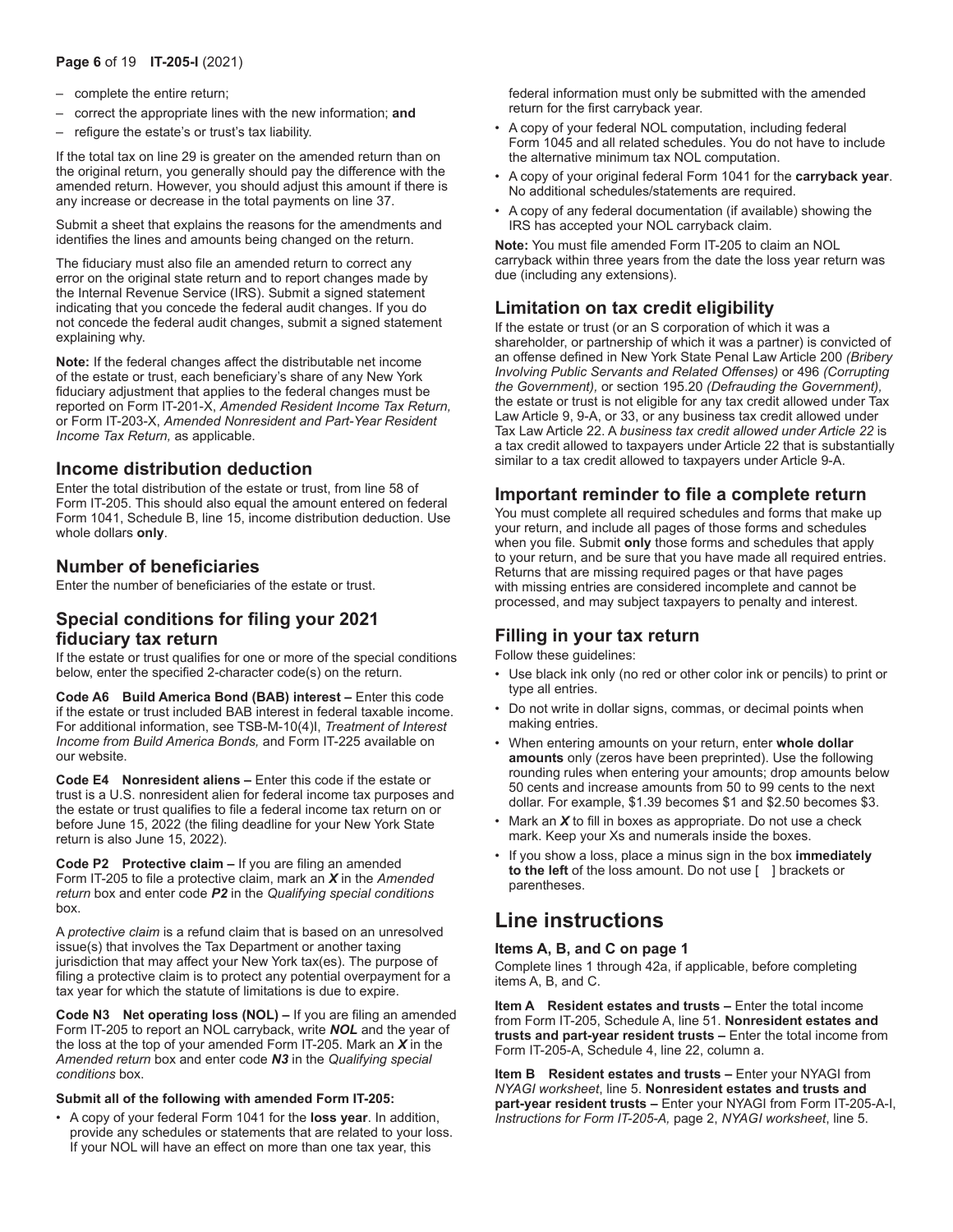**Item C Nonresident estates and trusts and part-year resident trusts only –** Enter the amount from Form IT‑205‑A, Schedule 1, line 10, column a.

**Line 1 Federal taxable income of fiduciary resident estates and trusts –** Enter the amount of the taxable income of fiduciary as reported on Form IT‑205, Schedule A, line 62. **Nonresident estates and trusts and part-year resident trusts –** Enter the amount of the taxable income of fiduciary as reported on Form IT‑205‑A, Schedule 1, line 6, column a.

**Line 2 New York modifications relating to amounts allocated to principal –** The following amounts are to be added or subtracted on this line to the extent they are attributable to amounts that are not includable in federal distributable net income of the estate or trust (submit a statement giving full details):

**A Sales or dispositions of assets acquired before 1960 with greater state than federal bases –** When federally taxable gains are realized from the sale of certain assets that have higher adjusted bases for state tax purposes, subtraction adjustments must be made to reduce the gain for state tax purposes. State income tax laws prior to 1960 and currently existing state income tax laws about depletion can cause these differences in adjusted bases.

**If** federal taxable income included gain that was from **either:**

- property that had a higher adjusted basis for New York State income tax purposes than for federal tax purposes on December 31, 1959 (or on the last day of a fiscal year ending during 1960); **or**
- property that was held in connection with mines, oil or gas wells, and other natural deposits and that had a higher adjusted basis for New York State income tax purposes than for federal tax purposes when sold;

**then** include as a subtraction on line 2, the **lesser of:**

- the gain itself **or**
- the difference in the adjusted bases.

**B Income earned before 1960 and previously reported to New York State –** Due to a different set of state income tax laws for any tax year ending before 1960 (and any fiscal tax year ending during 1960), income that is reportable for federal purposes for

2021 that was reported for New York State tax purposes then, is not subject to New York State tax again.

**If** any income (including annuity income) or gain was included in the 2021 federal taxable income that was properly reported as income to New York State prior to 1960 (or during a fiscal year ending in 1960) by **either:**

- the estate or trust; **or**
- the decedent or estate or trust from whom the fiduciary acquired that income or gain;

**then** include that income or gain as a subtraction on line 2.

**C Wage and salary expenses allowed as federal credits but not as federal expenses –** The federal government allows certain wage and salary payments to others to be taken as credits against taxes instead of as expenses against income. New York State does not have comparable credits, but does allow the expenses.

**If** the estate or trust took a credit for which a deduction for wages and salary expenses is not allowed under Internal Revenue Code (IRC) section 280C, **then** include the wage payments not deductible for federal purposes as a subtraction on line 2.

**D Gain to be subtracted from the sale of a new business investment reported on your federal income tax return – If** the estate or trust reported a capital gain on its federal income tax return from the sale of a new business investment that was issued before 1988 and was held at least six years, include 100% of that federal gain as a subtraction on line 2.

**E Percentage depletion – If** the estate or trust claimed a deduction on its federal return for percentage depletion on mines,

oil and gas wells, and other natural deposits, **then** include as an addition on line 2 the amount deducted in figuring the federal taxable income of the estate or trust.

**Cost depletion –** New York State does not allow percentage depletion of natural resource holdings but does allow cost depletion.

**If** the estate or trust is making a New York addition for any percentage depletion deducted for property in determining its federal taxable income, **then:**

- compute the cost depletion that would be allowed on that property by IRC section 611 without any reference to either section 613 or 613-a of that code; **and**
- include that amount as a subtraction on line 2.

**F Special additional mortgage recording tax deduction – If** the estate or trust deducted special additional mortgage recording tax in computing its federal taxable income, and the special additional tax was paid before January 1, 1988, and in a prior year the estate or trust was allowed a New York State personal income tax credit for that tax, **then** include the amount deducted as an addition on line 2. Do not make the addition for the tax paid to record a mortgage on or after January 1, 2004, even if the estate or trust claimed a credit for that tax.

**G Special additional mortgage recording tax basis adjustment – If** property on which the estate or trust paid a special additional mortgage recording tax was sold or disposed of, and a special additional tax was paid before January 1, 1988, and in a prior year the estate or trust claimed a New York State personal income tax credit for that tax, **then** include as an addition on line 2 the amount, if any, of the federal basis of the property that was not adjusted to reflect the amount of credit allowed.

#### **H Sales or dispositions of assets acquired from decedents –**  In certain cases involving assets of decedents, the assets can acquire different basis for state and federal tax purposes. In those cases, adjustments in the gains or losses on the sales or disposition of those assets must eventually be made.

**If,** during the tax year, there was a sale or other disposition of any stocks, bonds, property, or other assets that had been either inherited or sold or disposed of directly by the estate of a decedent, **and** if the estate of the decedent who left behind those assets was not large enough to require the filing of a federal estate tax return, **and if** the executor or administrator of that estate had valued those assets for New York State purposes at less than their value for federal purposes, **then** include as an addition on line 2 the **difference between** (a) the gain or loss on that sale or disposition that you figured into the federal taxable income of the estate or trust for the tax year, and (b) the gain or loss that would have resulted if the executor or administrator had valued the assets for federal purposes at the same value that he or she valued them for New York State purposes.

This adjustment is not required for property acquired for decedents whose date of death was on or after February 1, 2000.

**Loss from the sale or disposition of property that would have been realized if a federal estate tax return had been required – If** the estate or trust acquired property from a decedent and the property was valued by the executor of the estate in such manner where the estate was insufficient to require the filing of a federal estate tax return, **and** a loss on the sale would have been realized if a federal estate tax return had been required, **then** include as a subtraction on line 2 the amount of the loss that would have been realized.

This adjustment is not required for property acquired from decedents whose date of death was on or after February 1, 2000.

**I Special depreciation – If** the estate or trust made an election for tax years beginning before 1987 for special depreciation for:

- research and development expenditures,
- waste treatment facility expenditures,
- air pollution control equipment expenditures, **or**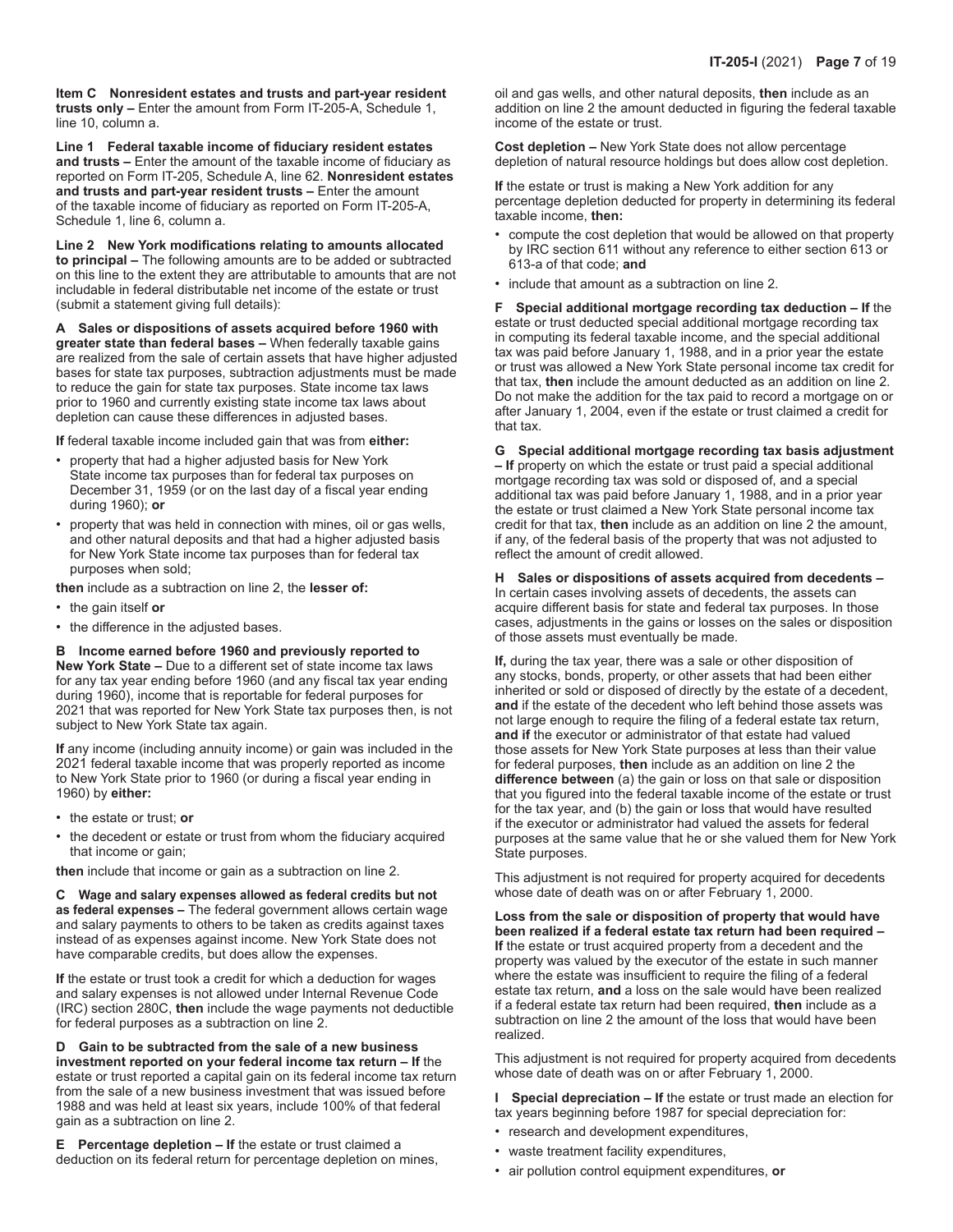### **Page 8** of 19 **IT-205-I** (2021)

• acid deposition control equipment,

**then** include as an addition on line 2 any amount that was added to federal taxable income.

**Special depreciation expenditures –** The excess expenditures incurred in tax years beginning before 1987 in connection with depreciable, tangible business property located in New York State may be carried over to the following tax year or years and subtracted from federal taxable income for that year(s) if those expenses exceeded the New York taxable income of the estate or trust before the allowance of those expenditures.

**If** the estate or trust incurred such expenditures, **then** complete Form IT-211, *Special Depreciation Schedule,* to figure the amount to include as a subtraction on line 2.

**J New business investment; deferral recognition – If in any tax** year beginning on or after January 1, 1982, and before 1988, the estate or trust chose to subtract all or a portion of a long term capital gain from federal taxable income because that amount had been reinvested in a new New York business, **and if** that reinvestment was sold in 2021, **then** include as an addition on line 2 the amount that had previously been subtracted.

**K Deductions attributable to safe harbor leases** (such a lease is a financial arrangement between either a corporation, partnership, or certain grantor trusts and a person, firm, estate, or trust to acquire and use an asset; the arrangement is allowed for federal tax purposes, but is not allowed for state tax purposes unless it involves mass transit vehicles) **– If,** in figuring the federal taxable income of the estate or trust, they took deductions attributable to a safe harbor lease (except for mass transit vehicles) made under an election provided for by IRC section 168(f)(8) as it was in effect for agreements entered into prior to January 1, 1984, **then** include those deductions as an addition on line 2 **and** see L below.

**Amount that was included in federal income because the IRC 168(f)(8) election was made – If** an amount was included in federal taxable income (except for mass transit vehicles) solely because the safe harbor election was made on the federal return of the estate or trust for agreements entered into before January 1, 1984, **then** include that amount as a subtraction on line 2.

**L Safe harbor leases; election for qualified leased property**  (see K above for a definition of safe harbor leases) **– If** the estate's or trust's financial matters in 2021 involved a safe harbor lease (except for mass transit vehicles) made under an election provided for by IRC section 168(f)(8) as it was in effect for agreements entered into prior to January 1, 1984, **then** the estate or trust must include as an addition on line 2 the income that they would have included in their federal taxable income if such an election had not been made.

**Amount that could have been excluded from federal taxable income had the IRC 168(f)(8) election not been made – If** an amount could have been excluded from federal taxable income (except for mass transit vehicles) had the safe harbor election not been made on the federal return of the estate or trust for agreements entered into before January 1, 1984, **then** the estate or trust must include that amount as a subtraction on line 2.

**M Accelerated cost recovery system (ACRS) deduction**  New York State does not allow ACRS depreciation for property placed in service inside or outside New York State during tax years 1981, 1982, 1983, and 1984. The estate or trust must figure its New York depreciation by using one of the methods provided for in IRC section 167 as it was in effect on December 31, 1980 (such as straight line, declining balance, etc.).

For property (except for property classified as IRC section 280F property) placed in service outside New York State for tax years beginning after 1984 but before 1994, New York did not allow ACRS or modified accelerated cost recovery system (MACRS) depreciation under IRC section 168. Instead, New York allowed the depreciation deduction that would have been allowed under IRC section 167 as it was in effect on December 31, 1980.

However, **if** the estate or trust claimed ACRS depreciation on its federal return for property not classified as IRC section 280F property and that property was placed in service **outside** New York State in tax years beginning after December 31, 1984, but before January 1, 1994 (including property on which ACRS depreciation was figured in accordance with the Federal Tax Reform Act of 1986), **then** the estate or trust may:

- continue using the pre-1981 IRC section 167 depreciation on that property, making the applicable depreciation addition and subtraction, **or**
- choose to switch to the IRC section 168 depreciation deduction.

An estate or trust choosing to switch to the IRC section 168 depreciation deduction is no longer responsible to make the New York depreciation addition and subtraction adjustments, since the estate or trust will now be allowed to claim the same depreciation as was claimed on the federal tax return for property placed in service outside New York State in tax years 1985 through 1993. If the estate or trust switches to IRC section 168 depreciation, the estate or trust must use IRC section 168 depreciation from this tax year forward, and must use it for all subject property owned by the estate or trust. For more information concerning this property, see TSB-M-99(1)I, *New York Depreciation Deduction for Property Placed in Service Outside New York State in Tax Years 1985-1993*. This TSB-M is available on the Tax Department website.

**If** the estate or trust claimed ACRS depreciation on its federal return for:

- property placed in service during tax years 1981-1984 (other than IRC section 280F property), **or**
- property placed in service outside New York State during tax years 1985-1993 (other than IRC section 280F property), and it elects to continue using IRC section 167 depreciation,

**then** include on line 2 as an addition the amount that was deducted in figuring the federal taxable income.

**N Accelerated cost recovery property; year of disposition adjustment – If** the estate or trust disposed of property during 2021 that it depreciated for federal purposes using ACRS, **then** the estate or trust **must** complete Part 2 of Form IT‑399, *New York State Depreciation Schedule*, to figure the amount to include as an addition, or subtraction on line 2, depending on the total federal ACRS deduction claimed being less than or more than the total NY depreciation claimed.

**O Gain on property transferred to trust at less than fair market value – If** a trust sells or exchanges property at a gain not more than two years after the date of the initial transfer of the property in trust by the transferor, and the fair market value of the property at the time of the initial transfer in trust by the transferor exceeds the adjusted basis of such property immediately after the transfer, **then** include as an addition on line 2 the amount of any includable gain, reduced by any allowable deductions to that gain, where tax was imposed by IRC section 644, relating to sales or exchanges occurring on or before August 5, 1997.

**P Refund of the qualified empire zone enterprise (QEZE) credit for real property taxes included in federal taxable income – If** the estate or trust included in its federal taxable income the amount of any refund of the QEZE credit for real property taxes, **then** include that amount as a subtraction on line 2.

**Q NOL deduction limitation –** For New York State income tax purposes, your federal NOL deduction is limited to your federal NOL deduction (from federal Form 1045) or your federal taxable income computed without the NOL deduction, whichever is less. If the amount of your federal NOL deduction is less than your federal taxable income computed without the NOL deduction, you are allowed the same NOL deduction amount for New York State income tax purposes as claimed on your federal return.

**If** the amount of your federal NOL deduction is limited to your federal taxable income computed without the NOL deduction, **then** include the amount computed as your New York NOL addition modification.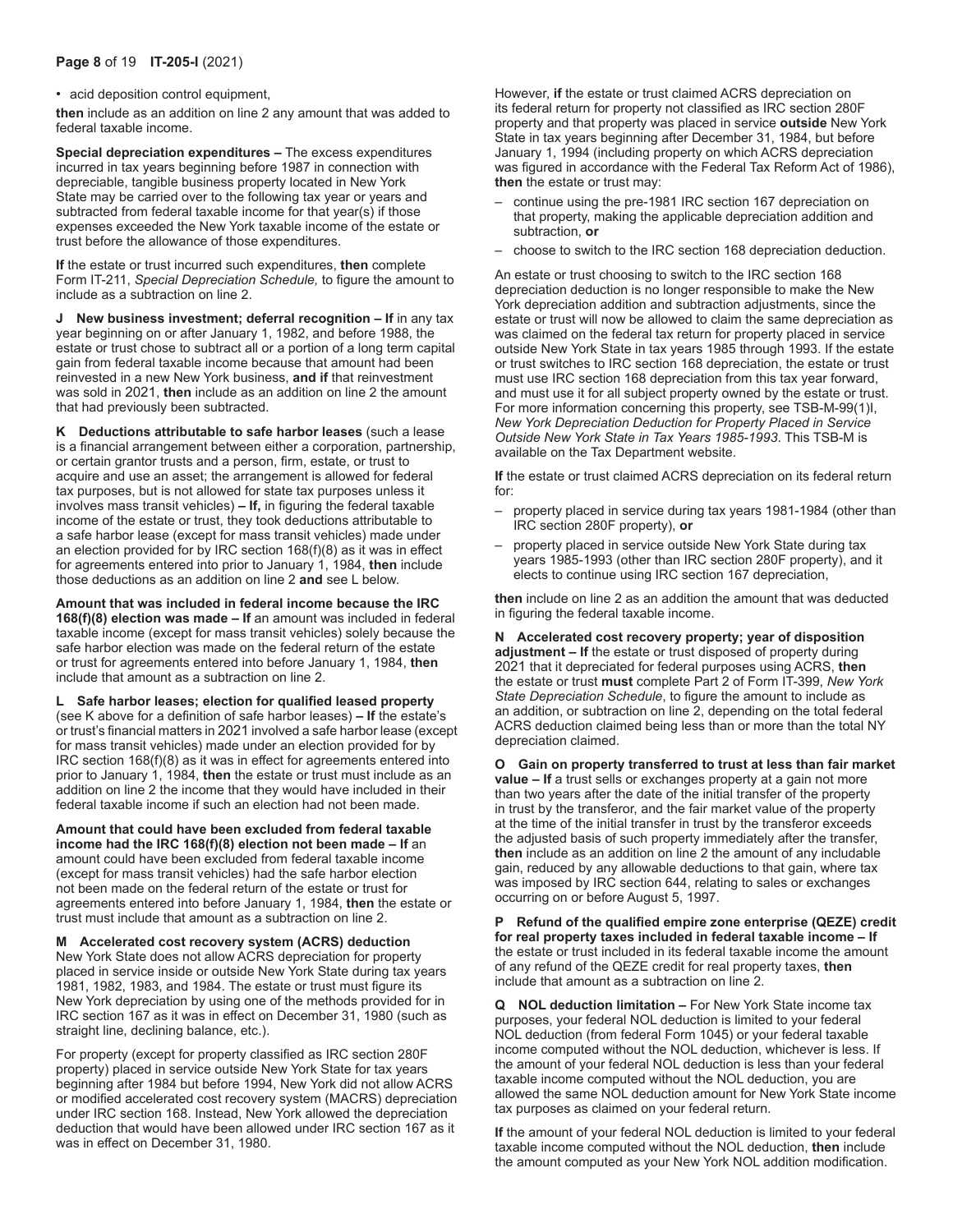You may be required to complete additional forms. For requirements, see Form IT-225-I, *Instructions for Form IT-225*, modification code A-215 and Form IT-558-I, *Instructions for Form IT-558*, modification codes A-005 and S-004.

**S corporation shareholders –** If the estate or trust is a shareholder of an S corporation, use the information below to determine the modification to be included on line 2 where the S corporation income, loss, or deduction has been allocated to principal.

If the estate or trust is a shareholder of a federal S corporation for which the election to be a New York S corporation was in effect for the tax year, include any of the above additions and subtractions that apply to the estate's or trust's share of S corporation items of income, loss, or deduction, plus the addition required by Tax Law section 612(b)(18). If the election to treat the corporation as a New York S corporation terminated during the tax year, the estate or trust must allocate the additions and subtractions. Obtain the estate's or trust's share of S corporation items of income, loss, and deduction from the S corporation.

If the estate or trust is a shareholder of an S corporation that was eligible to make the election to be a New York S corporation for the tax year but did not make the election, include only those additions required by sections 612(b)(19) and 612(b)(20) and the subtraction required by section 612(c)(22).

If the estate or trust was not eligible to make the election to treat its corporation as a New York S corporation because the corporation was not subject to Article 9-A franchise tax, include any of the above additions and subtractions that apply to estate's or trust's pro rata share of S corporation items of income, loss, or deduction.

**If** the estate or trust had a gain or loss recognized on its federal income tax return because of the disposition of stock or indebtedness of an S corporation, **and if** that S corporation did **not** have an election to treat the corporation as a New York S corporation in effect for any tax year beginning:

- after December 31, 1980, if taxable as a corporation under Tax Law Article 9‑A (General Business Corporation Franchise Tax); or
- after December 31, 1996, if taxable as a corporation under Tax Law Article 32 (Banking Corporation Franchise Tax) when it was in effect before its repeal;

**then** include on line 2 as an addition the increase in basis of stock or indebtedness that is due to the application of IRC sections 1376(a) (as in effect for tax years beginning before January 1, 1983) and 1367(a)(1)(A) and (B) for each tax year that the New York election was **not** in effect **and** include on line 2 as a subtraction the reduction in basis of stock or indebtedness that is due to the application of IRC sections 1376(b) (as in effect for tax years beginning before January 1, 1983) and 1367(a)(2)(B) and (C) for each tax year that the New York election was **not** in effect.

#### **Line 4 Fiduciary's share of New York fiduciary adjustment**

Enter on this line the total of the fiduciary's share of New York fiduciary adjustment from Form IT-205, Schedule C, columns 5 and 6.

**Special rule if entire net income is taxable to the fiduciary –** If **all** of the income of the estate or trust is taxable to the fiduciary for the 2021 tax year, enter the amount from Form IT-205, Schedule B, lines 70 and 70c.

|  | Line 6 New York State tax |  |
|--|---------------------------|--|
|--|---------------------------|--|

### **NYAGI worksheet**

Complete NYAGI worksheet as follows:

- 1 Enter federal adjusted gross income *(see* Adjusted gross income (AGI) *in the instructions for federal Form 1041)*.................................... 1
- 2 Enter amount from Form IT-205, line 2 ........... 2
- 3 Enter the net amount of the fiduciary share of additions and subtractions from Form IT-205, Schedule B, lines 63 through 69, that relate to the income reported on Form IT-205, lines 43 through 50 ...................................................... 3
- 3a Enter the net amount of the fiduciary share of additions and subtractions from Form IT-205, Schedule B, lines 70a and 70b, that relate to the income reported on Form IT-205, lines 43 through 50 ...................................................... 3a 4 Combine lines 2, 3, and 3a............................. 4
- 5 NYAGI *(line 1 plus or minus line 4; enter here and on Form IT-205, page 1, Item B)* .......................... 5

#### **Tax computation**

- If *NYAGI worksheet,* line 5, is **\$107,650 or less,** compute the estate's or trust's New York State tax on the amount on Form IT-205, line 5, using the *New York State tax rate schedule* below. Enter the tax amount on Form IT-205, line 6.
- If *NYAGI worksheet,* line 5, is **more than \$107,650,** the estate or trust must compute its tax using the appropriate tax computation worksheet below.

#### **New York State tax rate schedule** (for line 6)

| If the amount on line 5 is: |                 |    |                       |    |                            |                            |                            |      |            |
|-----------------------------|-----------------|----|-----------------------|----|----------------------------|----------------------------|----------------------------|------|------------|
| over                        | but<br>not over |    | Enter on line 6:      |    |                            |                            |                            |      |            |
| \$<br>0 <sup>3</sup>        | 8,500           |    |                       | 4% |                            | of amount on line 5        |                            |      |            |
| 8,500                       | 11,700          | \$ | 340 plus 4.5%         |    |                            | of amount over             |                            | - \$ | 8,500      |
| 11,700                      | 13.900          |    | 484 plus 5.25%        |    |                            | $\blacksquare$             | $\mathbf{u}$               |      | 11,700     |
| 13,900                      | 21.400          |    | 600 plus 5.9%         |    |                            | $\mathbf{u}$               | $\mathbf{u}$               |      | 13,900     |
| 21,400                      | 80,650          |    | 1,042 plus 5.97%      |    | $\mathbf{H}$               | $\mathbf{u}$               | $\mathbf{H}$               |      | 21,400     |
| 80,650                      | 215,400         |    | 4,579 plus 6.33%      |    | $\mathbf{H}$               | $\mathbf{u}$               | $\mathbf{u}$               |      | 80,650     |
| 215,400                     | 1.077.550       |    | 13,109 plus 6.85%     |    | $\mathbf{H}$               | $\mathbf{u}$               | $\mathbf{u}$               |      | 215,400    |
| 1,077,550                   | 5,000,000       |    | 72,166 plus 9.65%     |    | $\mathfrak{c}\mathfrak{c}$ | $\mathfrak{c}\mathfrak{c}$ | $\mathfrak{c}\mathfrak{c}$ |      | 1,077,550  |
| 5.000.000                   | 25.000.000      |    | 450,683 plus 10.30%   |    | $\mathfrak{c}$             | $\alpha$                   | $\mathfrak{c}$             |      | 5,000,000  |
| 25.000.000                  |                 |    | 2,510,683 plus 10.90% |    | $\mathfrak{c}$             | $\mathfrak{c}\mathfrak{c}$ | $\mathfrak{c}\mathfrak{c}$ |      | 25.000.000 |
|                             |                 |    |                       |    |                            |                            |                            |      |            |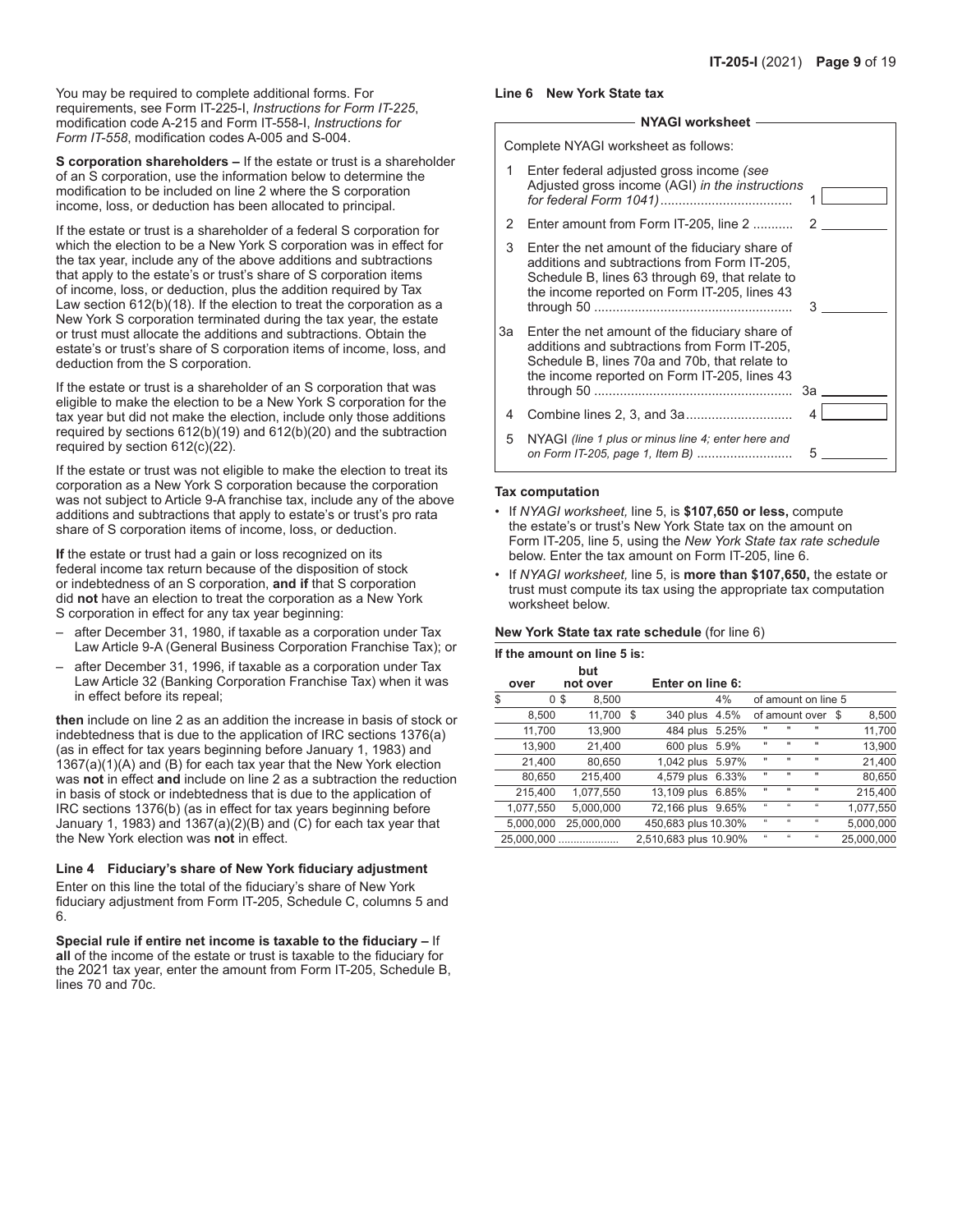### **Page 10** of 19 **IT-205-I** (2021)

|    | Tax computation worksheet 1                                                                                                                                                                                                                            |                     |
|----|--------------------------------------------------------------------------------------------------------------------------------------------------------------------------------------------------------------------------------------------------------|---------------------|
|    | If NYAGI worksheet, line 5, is more than \$107,650, but not more<br>than \$25,000,000, and the estate's or trust's taxable income from<br>Form IT-205, line 5, is \$215,400 or less, the estate or trust must<br>compute its tax using this worksheet. |                     |
| 1  | Enter the amount from NYAGI worksheet.                                                                                                                                                                                                                 |                     |
|    | 2 Enter the estate's or trust's taxable income                                                                                                                                                                                                         | 2                   |
| 3  | Multiply line 2 above by $6.33\%$ (.0633) (Stop:<br>If the line 1 amount above is \$157,650 or<br>more, skip lines 4 through 8 and enter the                                                                                                           | 3                   |
| 4  | Enter the estate's or trust's New York State tax<br>on the line 2 amount above from the New York                                                                                                                                                       | 4                   |
| 5. |                                                                                                                                                                                                                                                        | $5^{\circ}$         |
| 6  | Enter the excess of line 1 over \$107,650                                                                                                                                                                                                              | $6 \quad \text{or}$ |
| 7  | Divide line 6 by \$50,000 and round the result                                                                                                                                                                                                         | 7                   |
| 8  |                                                                                                                                                                                                                                                        | 8                   |
| 9  | Add lines 4 and 8. Enter here and on                                                                                                                                                                                                                   | 9                   |

|    | Tax computation worksheet 2                                                                                                                                                                                                                                                               |    |                                   |  |  |  |  |  |
|----|-------------------------------------------------------------------------------------------------------------------------------------------------------------------------------------------------------------------------------------------------------------------------------------------|----|-----------------------------------|--|--|--|--|--|
|    | If NYAGI worksheet, line 5, is more than \$215,400, but not more<br>than \$25,000,000, and the estate's or trust's taxable income from<br>Form IT-205, line 5, is more than \$215,400, but not more than<br>\$1,077,550 the estate or trust must compute its tax using this<br>worksheet. |    |                                   |  |  |  |  |  |
| 1  | Enter the amount from NYAGI worksheet.                                                                                                                                                                                                                                                    |    |                                   |  |  |  |  |  |
| 2  | Enter the estate's or trust's taxable income                                                                                                                                                                                                                                              |    | $\overline{2}$ and $\overline{2}$ |  |  |  |  |  |
| 3  | Multiply line 2 above by $6.85\%$ (.0685) (Stop:<br>If the line 1 amount above is \$265,400 but not<br>more than \$1,077,550, or more, skip lines 4<br>through 10 and enter the line 3 amount on                                                                                          | 3  |                                   |  |  |  |  |  |
| 4  | Enter the estate's or trust's New York State tax<br>on the line 2 amount above from the New York                                                                                                                                                                                          | 4  |                                   |  |  |  |  |  |
| 5  |                                                                                                                                                                                                                                                                                           | 5  |                                   |  |  |  |  |  |
| 6  |                                                                                                                                                                                                                                                                                           |    | $6$ 526                           |  |  |  |  |  |
| 7  |                                                                                                                                                                                                                                                                                           |    |                                   |  |  |  |  |  |
| 8  | Enter the excess of line 1 over \$215,400                                                                                                                                                                                                                                                 |    |                                   |  |  |  |  |  |
| 9  | Divide line 8 by \$50,000 and round the result<br>to the fourth decimal place                                                                                                                                                                                                             | 9  |                                   |  |  |  |  |  |
| 10 |                                                                                                                                                                                                                                                                                           | 10 |                                   |  |  |  |  |  |
| 11 | Add lines 4, 6, and 10. Enter here and on                                                                                                                                                                                                                                                 | 11 |                                   |  |  |  |  |  |

|                                                                                                                                                                                                                                                                 | Tax computation worksheet 3                                                                                                                   |                  |  |  |  |  |  |  |  |
|-----------------------------------------------------------------------------------------------------------------------------------------------------------------------------------------------------------------------------------------------------------------|-----------------------------------------------------------------------------------------------------------------------------------------------|------------------|--|--|--|--|--|--|--|
| If NYAGI worksheet, line 5 is more than \$1,077,550, but not<br>more than \$25,000,000, and the estate's or trust's taxable income<br>is more than \$1,077,550 but not more than \$5,000,000, the<br>estate or trust must compute its tax using this worksheet. |                                                                                                                                               |                  |  |  |  |  |  |  |  |
| 1                                                                                                                                                                                                                                                               | Enter the amount from NYAGI worksheet,                                                                                                        |                  |  |  |  |  |  |  |  |
| 2                                                                                                                                                                                                                                                               | Enter the estate's or trust's taxable income                                                                                                  | $\mathcal{P}$    |  |  |  |  |  |  |  |
| 3                                                                                                                                                                                                                                                               | Multiply line 2 above by 9.65% (.0965) (Stop:<br>If the line 1 amount above is $$1,127,550$ or<br>more, skip lines 4 through 10 and enter the | 3                |  |  |  |  |  |  |  |
| 4                                                                                                                                                                                                                                                               | Enter the estate's or trust's New York State tax<br>on the line 2 amount above from the New York                                              | 4                |  |  |  |  |  |  |  |
| 5                                                                                                                                                                                                                                                               |                                                                                                                                               | 5                |  |  |  |  |  |  |  |
| 6                                                                                                                                                                                                                                                               |                                                                                                                                               | 1,646<br>6       |  |  |  |  |  |  |  |
| 7                                                                                                                                                                                                                                                               |                                                                                                                                               | $7$ and $7$      |  |  |  |  |  |  |  |
| 8                                                                                                                                                                                                                                                               | Enter the excess of line 1 over $$1,077,550$                                                                                                  | $8 \overline{)}$ |  |  |  |  |  |  |  |
| 9                                                                                                                                                                                                                                                               | Divide line 8 by \$50,000 and round the result                                                                                                | 9                |  |  |  |  |  |  |  |
| 10                                                                                                                                                                                                                                                              |                                                                                                                                               | 10 <sup>1</sup>  |  |  |  |  |  |  |  |
| 11                                                                                                                                                                                                                                                              | Add lines 4, 6, and 10. Enter here and on                                                                                                     |                  |  |  |  |  |  |  |  |

#### **Tax computation worksheet 4**

Form IT-205, line 6........................................... 11

If *NYAGI worksheet*, line 5 **is more than \$5,000,000, but not more than \$25,000,000,** and the estate's or trust's taxable income is **more than \$5,000,000,** the estate or trust must compute its tax using this worksheet.

| 1  | Enter the amount from NYAGI worksheet.                                                                                                        |             |
|----|-----------------------------------------------------------------------------------------------------------------------------------------------|-------------|
| 2  | Enter the estate's or trust's taxable income                                                                                                  | 2           |
| 3  | Multiply line 2 above by 10.30% (.1030) (Stop:<br>If the line 1 amount above is \$5,050,000 or<br>more, skip lines 4 through 10 and enter the | 3           |
| 4  | Enter the estate's or trust's New York State tax<br>on the line 2 amount above from the New York                                              | 4           |
| 5  |                                                                                                                                               | 5           |
| 6  |                                                                                                                                               | 31,817<br>6 |
| 7  |                                                                                                                                               | 7           |
| 8  | Enter the excess of line 1 over $$5,000,000$                                                                                                  | 8 - 10      |
| 9  | Divide line 8 by \$50,000 and round the result                                                                                                | 9           |
| 10 |                                                                                                                                               | 10          |
| 11 | Add lines 4, 6, and 10. Enter here and on                                                                                                     | 11          |
|    |                                                                                                                                               |             |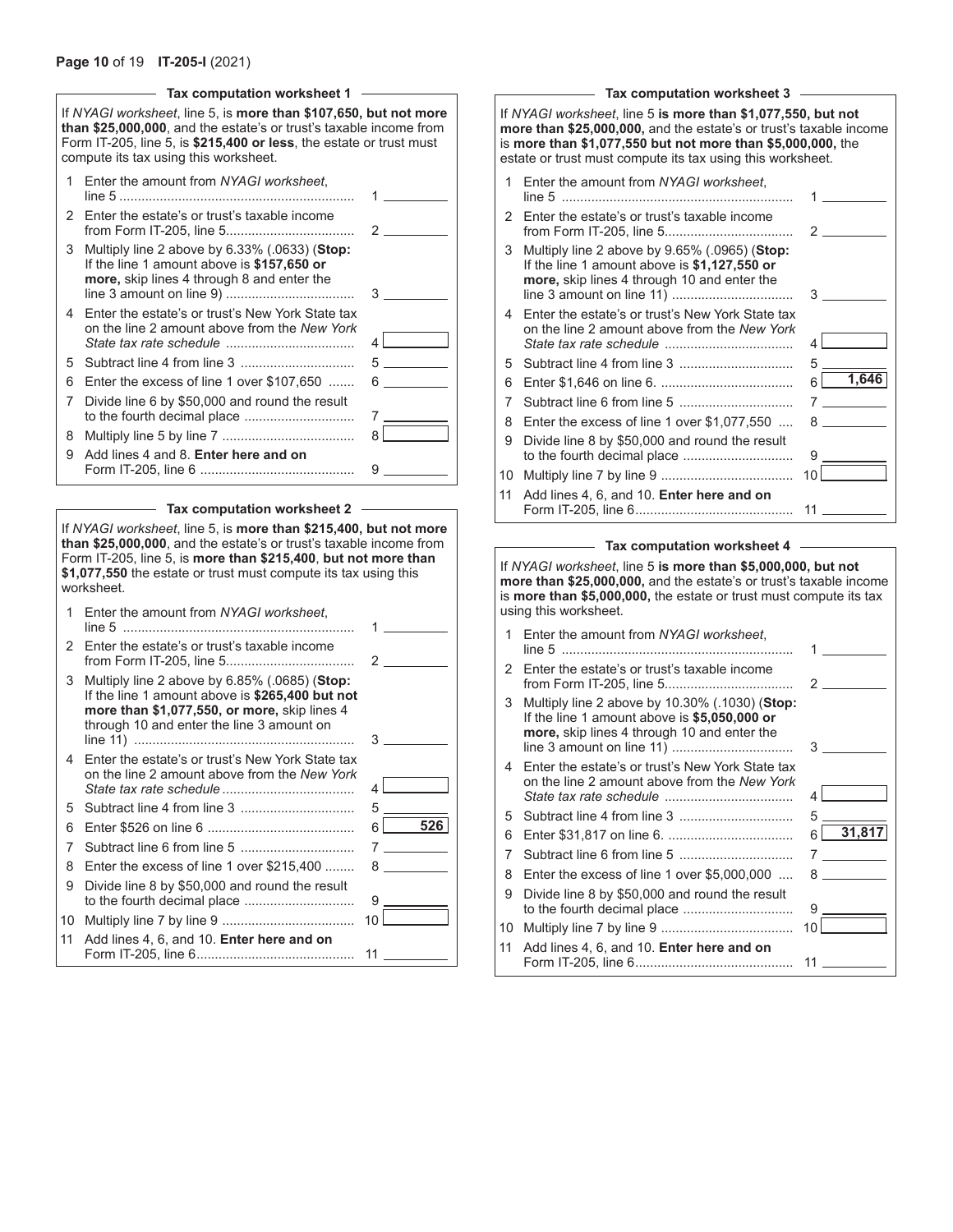|    | Tax computation worksheet 5                                                                                                                                                                                                                                                                                   |                |                                   |
|----|---------------------------------------------------------------------------------------------------------------------------------------------------------------------------------------------------------------------------------------------------------------------------------------------------------------|----------------|-----------------------------------|
|    | If NYAGI worksheet, line 5 is more than \$25,000,000, the estate<br>or trust must compute its tax using this worksheet.                                                                                                                                                                                       |                |                                   |
| 1  | Enter the amount from NYAGI worksheet.                                                                                                                                                                                                                                                                        | 1              |                                   |
| 2  | Enter the estate's or trust's taxable income                                                                                                                                                                                                                                                                  |                | $\overline{2}$ and $\overline{2}$ |
| 3  | Multiply line 2 above by 10.90% (.1090) (Stop:<br>If the line 1 amount above is \$25,050,000 or<br>more, skip lines 4 through 10 and enter the                                                                                                                                                                |                | $3^{\circ}$                       |
| 4  | Enter the estate's or trust's New York State tax<br>on the line 2 amount above from the New York                                                                                                                                                                                                              | $\overline{4}$ |                                   |
| 5  |                                                                                                                                                                                                                                                                                                               | 5              |                                   |
| 6  | If line 2 is \$215,400 or less, enter \$526 on<br>line 6. If line 2 is more than \$215,400 but not<br>more than \$1,077,550, enter \$1,646 on line 6.<br>If line 2 is more than \$1,077,550 but not more<br>than \$5,000,000, enter \$31,817 on line 6. If<br>line 2 is more than \$5,000,000, enter \$64,317 |                |                                   |
|    |                                                                                                                                                                                                                                                                                                               |                | $6 \mid$                          |
| 7  |                                                                                                                                                                                                                                                                                                               |                | $7$ and $7$                       |
| 8  | Enter the excess of line 1 over \$25,000,000                                                                                                                                                                                                                                                                  |                | 8 — 1                             |
| 9  | Divide line 8 by \$50,000 and round the result                                                                                                                                                                                                                                                                | 9.             |                                   |
| 10 |                                                                                                                                                                                                                                                                                                               | 10             |                                   |
| 11 | Add lines 4, 6, and 10. Enter here and on                                                                                                                                                                                                                                                                     | 11             |                                   |

**Line 7 –** Enter the New York State tax on the capital gain portion of the estate's or trust's lump-sum distribution from Form IT‑230, Part 2, line 2. Submit Form IT‑230 with the fiduciary return (Form IT‑205).

**Line 9 Allocated New York State tax –** Enter the amount from Form IT‑205‑A, Schedule 1, line 13, if a nonresident estate or trust or a part-year resident trust.

If the estate or trust used Form IT‑230, Part 2, to compute the tax on the capital gain portion of the estate's or trust's lump-sum distribution, mark an *X* in the box. Submit Form IT-230 with the fiduciary return.

#### **Line 10 Nonrefundable state credits**

Enter on this line the total of all nonrefundable state credits. Submit all applicable credit forms.

#### **New York State nonrefundable, non-carryover credits:**

- resident credit (Forms IT-112-R and IT-112-C)
- accumulation distribution credit (submit computation)
- defibrillator credit (Form IT-250)
- QEZE tax reduction credit (Form IT-604)

#### **New York State nonrefundable, carryover credits:**

- investment credit (Form IT-212)
- FSI investment tax credit (Form IT-252)
- EZ investment tax credit and EZ employment incentive credit (Form IT-603)
- FSI EZ investment tax credit and FSI EZ employment incentive credit (Form IT-605)
- EZ wage tax credit carryover and ZEA wage tax credit carryover (Form IT-601)
- EZ capital tax credit (Form IT‑602)
- QETC capital tax credit (Form DTF-622)
- employment of persons with disabilities credit (Form IT-251)
- alternative fuels credit (Form IT-253)
- residential fuel oil storage tank credit carryover (submit computation)
- green building credit (Form DTF-630)
- low-income housing credit (Form DTF-624)
- long-term care insurance credit (Form IT-249)
- special additional mortgage recording tax credit (Form IT-256)
- credit for taxicabs and livery service vehicles accessible to persons with disabilities for purchases or costs incurred before January 1, 2011 (Form IT-239)
- rehabilitation of historic properties credit (Form IT-238)
- Empire State commercial production credit (Form IT-246)
- Empire State film post-production credit (Form IT-261)
- credit for taxicabs and livery service vehicles accessible to persons with disabilities for costs incurred on or after January 1, 2011 (Form IT-236)
- alternative fuels and electric vehicle recharging property credit (Form IT-637)
- temporary deferral nonrefundable payout credit (Form IT-501)
- hire a veteran credit (Form IT-643)
- workers with disabilities credit (Form IT-644)

**Line 11 Resident estate or trust:** Subtract line 10 from line 8 and enter the result. **Nonresident estate or trust or part-year resident trust:** Subtract line 10 from line 9 and enter the result. If the result is less than zero, enter *0*; do not enter a negative number.

**Line 12 State separate tax on lump-sum distributions and other addbacks –** Enter the amount of any separate tax on lump-sum distributions due from Form IT‑230 (submit form). If the credit under section 620‑A is claimed, enter the amount of separate tax on lump-sum distributions due after allowance of the credit and submit Form IT-112.1, *New York State Resident Credit Against Separate Tax on Lump-Sum Distributions*. Enter any New York State tax on the S portion of an electing small business trust (ESBT). Also enter on this line any amount of addback of the following credits. Submit all applicable credit forms.

- investment credit on early dispositions (Form IT-212)
- empire zone (EZ) investment credit on early dispositions (Form IT-603)
- resident credit for taxes paid to a province of Canada (Form IT-112-C)
- alternative fuels credit on early dispositions (for trusts only) (Form IT-253)
- farmers' school tax credit on early dispositions (Form IT-217)
- investment credit financial services industry on early dispositions (Form IT-252)
- EZ investment financial services industry on early dispositions (Form IT-605)
- EZ capital tax credit recapture (Form IT-602)
- qualified emerging technology company (QETC) capital tax credit on early dispositions (Form DTF-622)
- qualified empire zone enterprise (QEZE) credit for real property taxes (Form IT-606)
- low-income housing credit (Form DTF-626)
- brownfield redevelopment tax credit (Form IT-611/Form IT-611.1/Form IT-611.2)
- remediated brownfield real property tax credit (Form IT-612)
- environmental remediation insurance credit (Form IT-613)
- rehabilitation of historic properties credit (Form IT-238)
- excelsior jobs program credit (Form IT-607)
- economic transformation and facility redevelopment program tax credit (Form IT-633)
- Empire State jobs retention program credit (Form IT-634)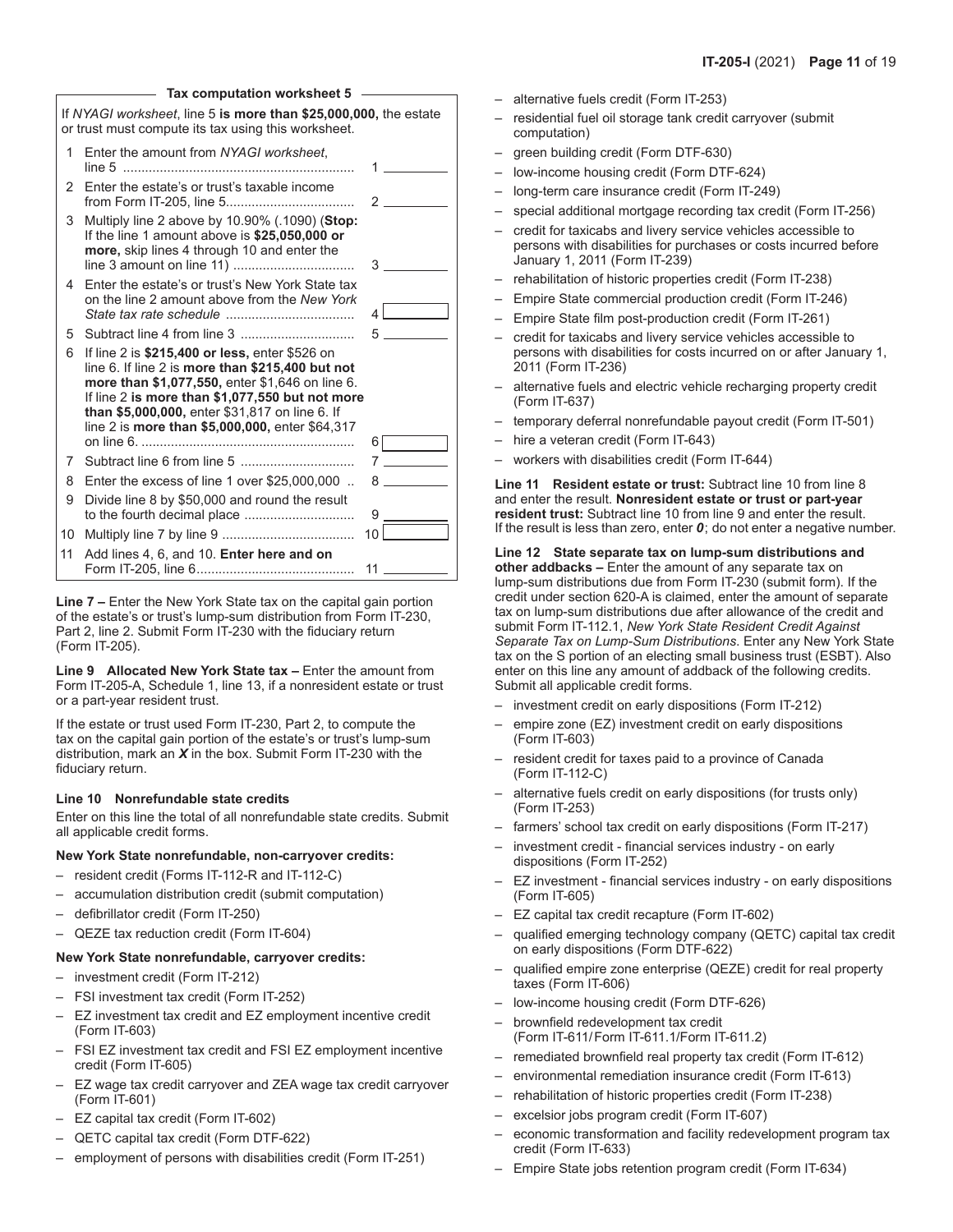- alternative fuels and electric vehicle recharging property credit (Form IT-637)
- real property tax credit for manufacturers (Form IT-641)
- recapture of START-UP NY tax benefits (Form IT-645)
- employer-provided childcare credit (Form IT-652)

#### **Addbacks worksheet**

|   | <b>Note:</b> Complete this worksheet only if you have any of the addbacks<br>listed above in order to determine the amount to enter on line 12. |  |
|---|-------------------------------------------------------------------------------------------------------------------------------------------------|--|
|   |                                                                                                                                                 |  |
| 2 | Amount entered on                                                                                                                               |  |
| 3 | Amount entered on                                                                                                                               |  |
| 4 | Subtract line 3 from line 2                                                                                                                     |  |
| 5 | Subtract line 4 from line 1                                                                                                                     |  |
| 6 | Enter separate tax on lump-sum<br>distributions (see line 12                                                                                    |  |
| 7 | Add lines 5 and 6 and enter the                                                                                                                 |  |

**Line 13 –** This line does not apply to the current tax year and therefore has been shaded.

**Line 14 –** Add lines 11 and 12. If the result is less than zero, enter *0*; do not enter a negative number.

#### **Lines 15a through 23 New York City taxes and credits –** These lines refer only to New York City taxes and credits. See the instructions for these lines under *New York City and Yonkers fiduciary taxes*, which starts on page 16.

**Line 24 –** This line does not apply to the current tax year and therefore has been shaded.

**Lines 25, 26, and 27 Yonkers taxes –** These lines refer only to Yonkers tax. See the instructions for these lines under *New York City and Yonkers fiduciary taxes*, which starts on page 16.

**Line 28 Sales or use tax –** Enter sales or use tax due. See *Line 28 Sales or use tax* on page 18.

**Line 29 –** Add lines 14 and 23 through 28. If the result is less than zero, enter *0;* do not enter a negative number.

**Line 30 –** Enter estimated tax payments. Also enter the amount you paid with Form IT‑370‑PF. Also include any amounts of estimated income tax paid with Form IT-2663, *Nonresident Real Property Estimated Income Tax Payment Form*, and Form IT-2664, *Nonresident Cooperative Unit Estimated Income Tax Payment Form.*  You can check your balance and reconcile your estimated income tax account by going to our website, or by writing to us at:

#### **NYS TAX DEPARTMENT ESTIMATED TAX UNIT W A HARRIMAN CAMPUS ALBANY NY 12227-0822**

**Private delivery services –** If not using U.S. Mail, see Pub 55, *Designated Private Delivery Services*.

**Line 31 –** If the fiduciary makes the election under Tax Law section  $685(c)(6)(D)$  or  $(F)$  to have any portion of an estimated tax payment treated as a payment of estimated tax made by a beneficiary or beneficiaries, enter the amount on this line.

The estimated tax payment allocated to beneficiaries is treated as having been distributed on the last day of the preceding tax year. If the election is made, Form IT-205-T, *Allocation of Estimated Tax Payments to Beneficiaries,* must be filed on or before the 65th day after the close of the fiduciary's tax year.

Form IT-205-T shows the amounts to be allocated to each beneficiary. For a fiduciary with a 2021 calendar year, failure to file Form IT-205-T on or before March 7, 2022, will result in an invalid election. For more information, see the instructions for Form IT‑205‑T. Submit Form IT‑205‑T with your return only if you are making the section 685(c)(6)(D) or (F) election, as applicable, with Form IT‑205. If you have already filed Form IT‑205‑T, **do not** submit a copy with your return.

#### **Line 32a – Amount paid with original return, plus additional tax paid after your original return was filed**

If this is an amended return, enter the amount from your original Form IT-205, line 41. If you paid additional amounts since your original return was filed, also include these payments on line 32a. If you did not pay the entire balance due shown on your original return, enter the actual amount that was paid. **Do not include payments of interest or penalties.**

#### **Line 33 Refundable credits**

If the estate or trust is claiming one or more of the refundable credits listed below, identify each credit being claimed and its amount in the box labeled *Identify* on this line, and include the amount(s) of the refundable credit(s) in the total for this line. If you need more room, make a list showing each credit and its amount and submit the list with your fiduciary return. Submit all applicable credit forms.

- investment credit refund (ICR) (Form IT‑212)
- farmers' school tax credit (Form IT-217)
- investment credit financial services industry refund (Form IT‑252)
- empire zone investment and employment incentive tax credit (Form IT-603)
- empire zone investment tax credit financial services industry (Form IT‑605)
- qualified emerging technology company employment credit (Form DTF-621)
- qualified empire zone enterprise (QEZE) credit for real property taxes (Form IT‑606)
- total New York State, New York City, and Yonkers claim of right credits (Form IT‑257)
- Empire State film production credit (Form IT-248)
- brownfield redevelopment tax credit (Forms IT-611/IT-611.1/IT-611.2)
- remediated brownfield real property tax credit (Form IT-612)
- environmental remediation insurance credit (Form IT-613)
- special additional mortgage recording tax credit (Form IT-256)
- security officer training tax credit (Form IT-631)
- rehabilitation of historic properties credit (Form IT-238) **Note:** You must provide to your beneficiaries a separate statement indicating the project number(s) if you are passing through the credit to your beneficiaries. The project number is the National Park Services (NPS) number that identifies the rehabilitation project. Project number(s) must be provided for tax credit amounts passed through to the estate or trust and for tax
- credit amounts generated by the estate or trust. – conservation easement credit (Form IT-242)
- clean heating fuel credit (Form IT-241)
- Empire State commercial production credit (Form IT-246)
- Empire State film post-production credit (Form IT-261)
- excelsior jobs program credit (Form IT-607)
- economic transformation and facility redevelopment program tax credit (Form IT-633)
- Empire State jobs retention program credit (Form IT-634)
- New York youth jobs program credit (Form IT-635)
- alcoholic beverage production credit (Form IT-636)
- START-UP NY tax elimination credit (Form IT-638)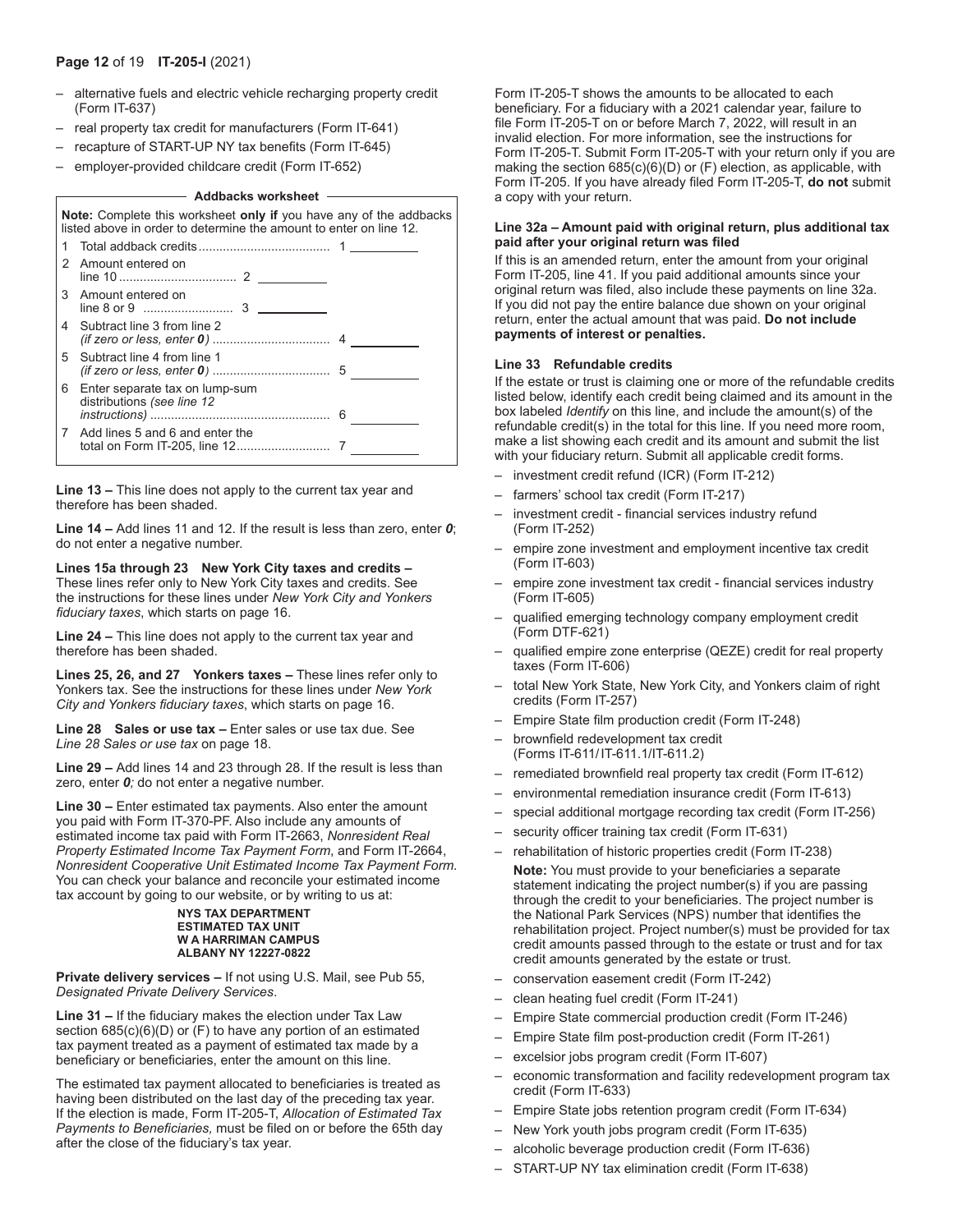– START-UP NY telecommunication services excise tax credit (Form IT-640)

**Note:** You must supply the START-UP NY business *Certificate of Eligibility* number and year of tax benefit period in which the credit is being claimed if you are passing through the credit or income for the START-UP NY business activity to your beneficiaries.

- real property tax credit for manufacturers (Form IT-641)
- musical and theatrical production credit (Form IT-642)
- employee training incentive program credit (Form IT-646)
- farm workforce retention credit (Form IT-647)
- life sciences research and development tax credit (Form IT-648)
- farm donations to food pantries credit (Form IT-649)
- Empire State apprenticeship tax credit (Form IT-650)
- recovery tax credit (Form IT-651)
- employer-provided childcare credit (Form IT-652)
- pass-through entity tax (PTET) credit (Form IT-653) **Note:** The trust is not permitted to distribute any PTET credit it receives to its beneficiaries.
- New York City musical and theatrical production tax credit (Form IT-654)
- restaurant return-to-work credit (Form IT-655)

### **Lines 34, 35, and 36 Total New York State, New York City and Yonkers tax withheld**

Enter on the appropriate line, the total New York State, New York City, and Yonkers tax withheld from:

- Form(s) IT-2,
- Form(s) IT-1099-R,
- federal Form(s) 1099-G, and
- New York State lottery distributions (submit federal Form W-2G)

Submit these forms with your return.

#### **Line 37 Total payments**

If this is an amended return, reduce the sum of lines 32 through 36 by the overpayment, if any, shown on your original Form IT-205, line 38. If the overpayment claimed on your original return was previously adjusted by the Tax Department, reduce the sum of lines 32 through 36 by the adjusted overpayment. **Do not include interest you received on any refund when determining such overpayment amount.** Enter the result on line 37.

#### **Line 38 Amount overpaid**

Your net overpayment can be:

- 1) refunded to you (enter amount on line 39);
- 2) applied to your 2022 estimated tax (enter on line 40); **or**
- 3) divided between options 1 and 2.

#### **Line 39 Your refund**

You must file a return to get a refund.

Enter the amount of overpayment you want refunded to you. You have two ways to receive your refund. You can choose either **direct deposit,** to have the funds deposited directly into your bank account, or **paper check**, to have the funds mailed to you. Mark an *X* in one box to indicate your choice.

#### **Refund options**

**Direct deposit –** Direct deposit is the **fastest and easiest** way to get your refund.

If you choose direct deposit, enter your account information on line 71 for a fast and secure direct deposit of your refund (see line 71 instructions). Generally, the Tax Department will **not** notify you that your refund has been deposited. However, if the amount we deposit is different from the amount of refund you claimed, we will

send you a written explanation of the adjustment within two weeks from the date your refund is deposited. If we cannot make the direct deposit for any reason (for example, you don't enter complete and correct account information at line 71), we will send your refund to the mailing address on your return.

**Note:** Direct deposit of your refund is not available if the refund would go to an account outside the U.S. (see line 71 instructions).

**Paper checks –** The Tax Department will mail your refund check to the mailing address entered on your return. Paper checks take weeks to be processed, printed, and mailed.

If you don't have a bank account, you will likely be charged a fee to cash your check.

**Collection of debts from your refund –** We will keep all or part of your overpayment (refund) if you owe a New York State tax liability or a New York City or Yonkers personal income tax liability, or MCTMT liability, if you owe past-due support or a past-due legally enforceable debt to the IRS, to a New York State agency, or to another state, if you defaulted on a governmental education, state university, or city university loan, or if you owe a New York City tax warrant judgment debt. We will refund any amount that exceeds your debt.

A New York State agency includes any state department, board, bureau, division, commission, committee, public authority, public benefit corporation, council, office, or other entity performing a governmental or proprietary function for the state or a social services district.

If you have questions about whether you owe a past-due legally enforceable debt to the IRS, to another state, or to a New York State agency, contact the IRS, the other state, or the New York State agency.

For New York State tax liabilities or New York City or Yonkers personal income tax liabilities, or MCTMT liabilities, call 518-457-5434 or write to: NYS Tax Department, Civil Enforcement Division, W A Harriman Campus, Albany NY 12227-4000.

If not using U.S. Mail, see Publication 55.

#### **Line 40 Estimated tax**

Enter the amount of overpayment from line 38 that you want applied to your New York State, New York City, and Yonkers estimated tax for 2022. The total of lines 39 and 40 should equal the amount on line 38.

#### **Line 41 Amount you owe**

If you choose to pay by electronic funds withdrawal, mark an *X* in the box on this line, enter your account information on lines 71a, 71b, and 71c, and enter your electronic funds withdrawal information on line 72.

#### **Payment options**

**By automatic bank withdrawal –** You may authorize the Tax Department to make an electronic funds withdrawal from your bank account either by completing line 72, or on our website.

**Note:** This payment option is not available if the funds for your payment would come from an account outside the U.S. (see line 71 instructions).

**File now/Pay later!** You must specify a future payment date up to and including April 18, 2022. If you file before April 18, money will not be withdrawn from your account before the date you specify. To avoid interest and penalties, you must authorize a withdrawal on or before the filing deadline. If you designate a weekend or a bank holiday, the payment will be withdrawn the next business day. See line 71 instructions.

**By check or money order –** If you owe more than one dollar, include full payment with your return. Make check or money order payable in U.S. funds to *NY State Income Tax*; write the estate or trust's EIN and *2021 Fiduciary Income Tax* on it. **Do not send cash**.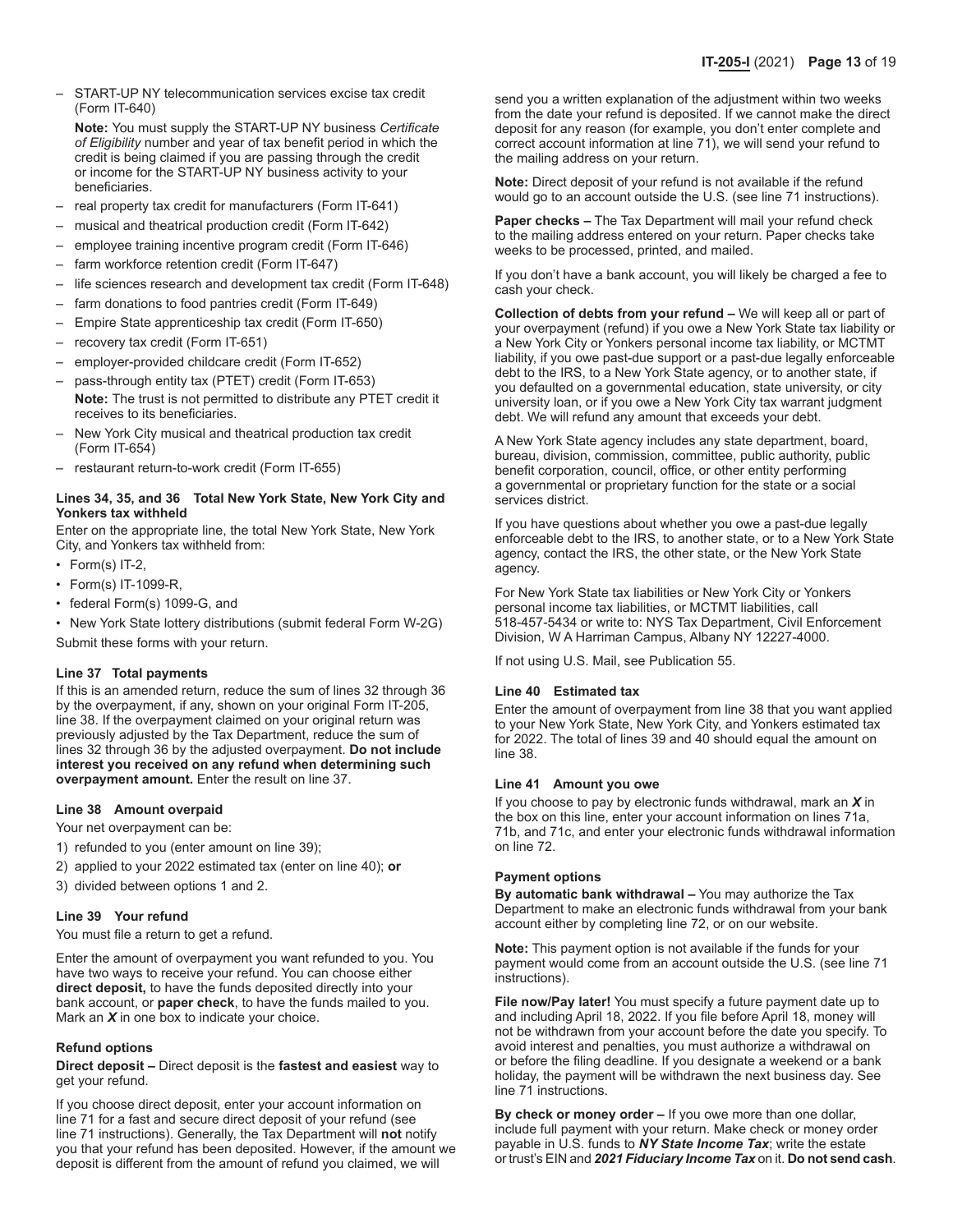You must submit Form IT-205-V if you are making a payment by check or money order. For additional information, see Form IT-205-V.

**Fee for payments returned by banks –** The law allows the Tax Department to charge a \$50 fee when a check, money order, or electronic payment is returned by a bank for nonpayment. However, if an electronic payment is returned as a result of an error by the bank or the department, the department won't charge the fee.

If your payment is returned, we will send a separate bill for \$50 for each return or other tax document associated with the returned payment.

**Line 42 Estimated tax penalty –** If line 41 is at least \$300 **and** represents more than 10% of the tax shown on the fiduciary return, or the fiduciary underpaid its estimated tax liability for any payment period, the fiduciary may owe a penalty. However, the fiduciary may not be subject to a penalty if its 2021 prepayments equal at least 100% of the income tax shown on the 2020 Form IT-205 (110% of that amount if the estate's or trust's NYAGI on that return is more than \$150,000 and less than two-thirds of the total federal gross income for 2020 or 2021 is from farming or fishing). A full 12-month year Form IT-205 must have been filed for 2020. Obtain Form IT-2105.9, *Underpayment of Estimated Tax by Individuals and Fiduciaries,* to see if the estate or trust owes a penalty and to figure the amount. The estimated tax penalty will apply to most trusts. It will also apply to estates (and certain grantor trusts that receive the residue of the decedent's estate under the decedent's will) with respect to any tax year ending two or more years after the date of death of the decedent. If the estate or trust owes a penalty, enter the amount on line 42 and submit Form IT‑2105.9 with Form IT-205. This penalty will either reduce the overpayment to be entered on line 38 or increase the amount you owe to be entered on line 41. For more information, see Form IT‑2105.9-I, *Instructions for Form IT-2105.9*.

#### **Do not include any other penalty or interest amounts on line 42.**

**Line 42a Other penalties and interest –** If you owe a late filing penalty, late payment penalty, or interest, enter the penalty and interest on this line. This amount will increase the amount you owe to be entered on line 41.

You may compute the penalty and interest using the *Penalty and Interest Calculator* on our website.

# **Schedule A**

### **Federal taxable income of fiduciary**

Lines 43 through 62 of Schedule A are similar to the lines of the schedule on page 1 of federal Form 1041. Enter on each applicable line of Schedule A the amount reported on that federal schedule. If a capital gain or loss is reported on line 46, submit a copy of federal Schedule D and any related schedules. Instead of completing Schedule A, you may submit a copy of federal Form 1041.

**Submit a copy of federal Schedule K‑1 (Form 1041) for each beneficiary.**

# **Schedule B**

### **New York fiduciary adjustment**

This schedule is used for computing the New York fiduciary adjustment under Tax Law § 619, which is then allocated among the estate or trust and its beneficiaries in Schedule C.

#### **Payments for charitable purposes**

The additions and subtractions for lines 63 and 67 need not be made with respect to any amount paid or set aside for charitable purposes.

### **Member of a partnership and shareholder of an S corporation**

If the estate or trust has income from a partnership or S corporation, any of the additions or subtractions that apply to the income should be included in this schedule. The estate's or trust's share of the items should be provided by the partnership or S corporation. For information regarding these modifications, see Form IT-225-I.

If you have any of the addition or subtraction modifications (see chart below) relating to your partnership or S corporation income, include the amount on the applicable line. For all other additions and subtractions relating to the estate's or trust's income from a partnership or S corporation, complete Form IT-225.

| <b>Modification</b><br>code | <b>Description</b>                                                         | Line<br>number |
|-----------------------------|----------------------------------------------------------------------------|----------------|
| $A-113$                     | Interest income on state and local<br>bonds and obligations                | 63             |
| $A - 201$                   | Personal income taxes and UBT<br>deducted in determining federal<br>income | 64             |
| $S-125$                     | Interest income on U.S. government<br>honds                                |                |

### **Beneficiary of another estate or trust**

If the estate or trust is a beneficiary of another estate or trust, the share of the fiduciary adjustment of the other estate or trust to be included in Schedule B of Form IT‑205 may generally be obtained from its fiduciary. Submit a schedule showing how the fiduciary adjustment was figured.

If the adjustment is a net addition, enter the amount and *EA-901* on Form IT-225, line 5. If the adjustment is a net subtraction, enter the amount and *ES-901* on Form IT-225, line 14. Following the instructions for Form IT-225, transfer the amounts to Form IT-205, as applicable.

The estate or trust must make the additions and subtractions for the tax year of the S corporation, partnership, or estate or trust that ends within the estate's or trust's tax year. See *New York fiduciary adjustment* above.

**Line 63 Interest income on state and local bonds other than New York –** Enter any interest income on obligations of other states or political subdivisions of those states that the fiduciary received or that was credited to the fiduciary during 2021 that was not included in the fiduciary's federal adjusted gross income. This includes interest income on state and local bonds (but not those of New York State and local governments within the state), interest and dividend income on tax-exempt bond mutual funds, and tax-exempt money market funds that invest in obligations of states other than New York (Tax Law section 612(b)(1)).

**Line 64 Income taxes deducted on federal fiduciary return**  All state, local, and foreign income taxes including unincorporated business taxes (or general sales tax, if applicable) deducted on the federal fiduciary return are to be added back on line 64 with the exception of state income taxes imposed upon or paid by the S corporation to another state, political subdivision of another state, or the District of Columbia.

**Line 65 Other additions –** Some additions that are not as common as those identified individually on Form IT‑205 are reported as other additions. Enter the amount from Form IT-225, line 9 (see Form IT-225-I).

**Line 67 Interest income on U.S. obligations included in federal income –** Enter the amount of interest income from U.S. government bonds or other government obligations that the estate or trust included in the amount reported on line 43. This may be all or part of the line 43 amount or it may be zero. Check the estate's or trust's interest income records to determine the correct amount to enter on line 67. Interest income on bonds or other obligations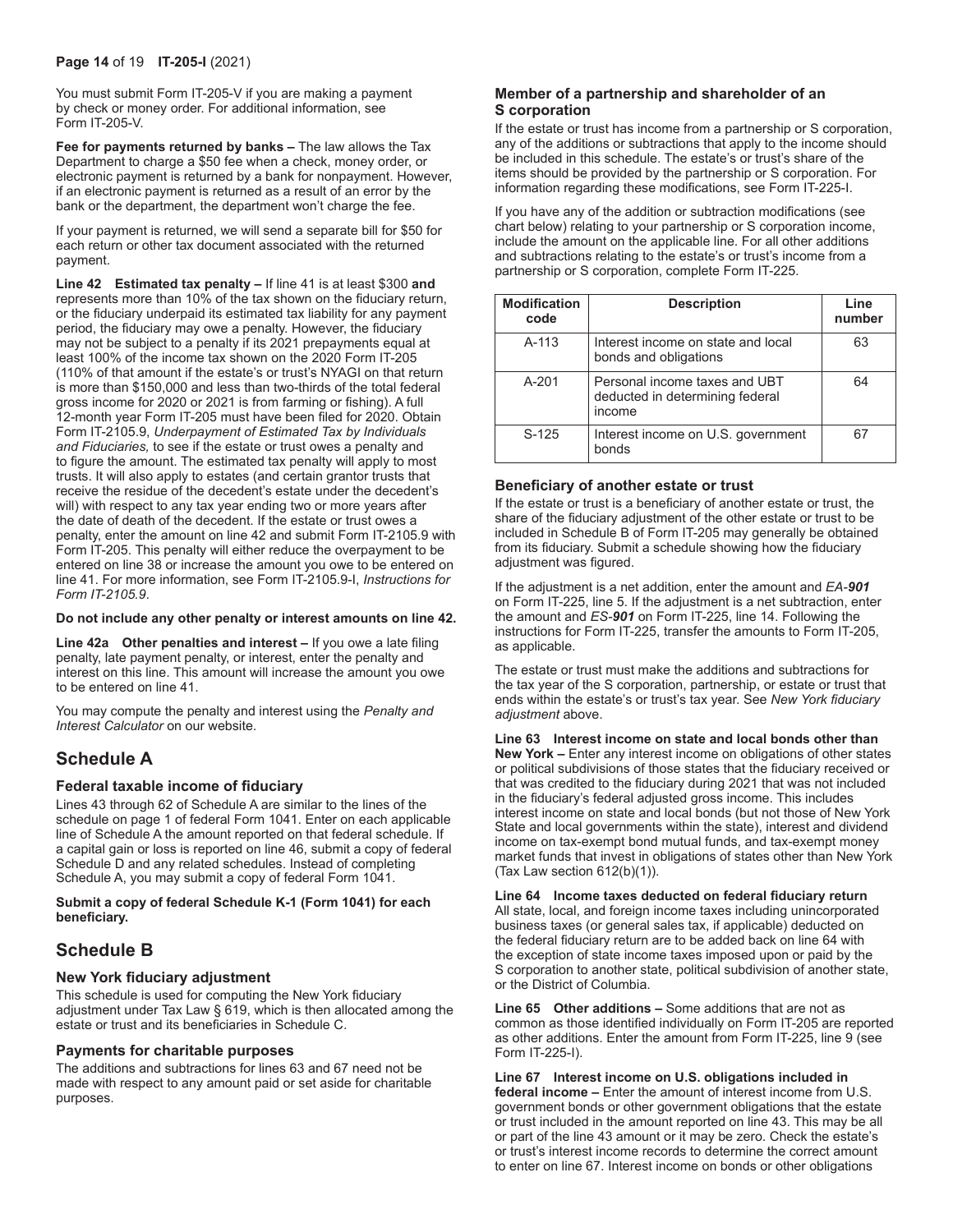of the U.S. government is not taxed in New York State. Dividends received from a regulated investment company (mutual fund) that invests in obligations of the U.S. government and meets the 50% asset requirement each quarter qualify for the subtraction at line 67. Once this requirement is met, the portion of the dividends received that may be subtracted is based upon the portion of taxable income received by the mutual fund that is derived from federal obligations.

Further information relating to meeting the 50% asset requirement and computing the allowable subtraction (if any) can be obtained from the mutual fund.

If you include an amount on line 67 from more than one line in Schedule A, submit a schedule showing the breakdown from each line.

Do **not** list the same interest more than once; see Form IT-225-I.

**Line 68 Other subtractions –** Some subtractions that are not as common as those identified individually on Form IT-205 are reported as other subtractions. The requirement for these subtractions from federal taxable income is provided for in New York State Tax Law sections 612(c) and 612(r). Enter the amount from Form IT-225, line 18 (see Form IT-225-I).

**Line 70a Total additions –** If you adjusted your return as a result of decoupling from changes made to the IRC after March 1, 2020, enter the net addition adjustment from Form IT-558, line 9.

**Line 70b Total subtractions –** If you adjusted your return as a result of decoupling from changes made to the IRC after March 1, 2020, enter the net subtraction adjustment from Form IT-558, line 18.

# **Schedule C**

#### **Shares of New York fiduciary adjustment**

The purpose of this schedule is to show the distribution of the New York fiduciary adjustment among the beneficiaries and the fiduciary of the estate or trust. The shares of the beneficiaries and of the fiduciary in the New York fiduciary adjustment (line 70 of Schedule B) are in proportion to their respective shares of the federal distributable net income of the estate or trust.

Enter in columns 1, 1b, and 2 the name, address, and identifying number of each beneficiary of the estate or trust. If the mailing address differs from the home address, give both. If a beneficiary is a New York State or Yonkers nonresident, mark an *X* in the appropriate box to the right of his or her name and address. If space is needed to list additional beneficiaries, submit a separate sheet of paper with the return formatted with the same information required in Schedule C.

**Special rule if entire income is taxable to fiduciary –** If **all** of the income of the estate or trust is taxable to the fiduciary for the 2021 tax year, no entries are required in Schedule C of Form IT‑205.

**Column 3 –** Enter the respective share of the federal distributable net income of each beneficiary and of the fiduciary on the appropriate lines of this column. Entries must be made in Schedule C for all beneficiaries, both resident and nonresident.

**Column 4 –** Determine the percentage interest of each beneficiary and of the fiduciary in the federal distributable net income of the estate or trust, based upon amounts in column 3, and enter that percentage on the appropriate line of this column.

**Column 5 –** Enter the amount of the New York fiduciary adjustment (from line 70 of Schedule B) on the total line of this column. The share of each beneficiary and of the fiduciary in the total amount is determined by multiplying the total fiduciary adjustment by the column 4 percentage.

**Column 6 –** Enter the amount of the Form IT-558 fiduciary adjustment (from line 70c of Schedule B) on the total line of this column. The share of each beneficiary and of the fiduciary in the total amount is determined by multiplying the total fiduciary adjustment by the column 4 percentage.

If the estate or trust has no federal distributable net income, the share of each beneficiary in the fiduciary adjustment must be in proportion to his or her share of the estate or trust income for the tax year, under local law or the governing instrument, that is required to be distributed currently and any other amounts of the income distributed in that year. Any balance of the fiduciary adjustment not allocable to beneficiaries must be allocated to the estate or trust. If the shares in the New York fiduciary adjustment are apportioned in accordance with this paragraph, do not complete Schedule C. Instead, show the apportionment in a schedule submitted with the return.

If an item of income, gain, loss, or deduction is attributable to corpus or principal, or the beneficiaries do not share pro rata, and the applicable method set out above for apportioning the fiduciary adjustment results in an inequity as defined in the Personal Income Tax Regulations section 119.3, regarding alternate methods of attributing modifications, a fiduciary may, at his or her discretion, use the applicable method set forth in the regulations. If an alternate method is used, the fiduciary, in lieu of completing Schedule C, should submit with the return a schedule containing the information required under the applicable regulations.

If the New York fiduciary adjustment is a **positive** amount, **add** the fiduciary's share for a full-year resident estate or trust at line 4, on page 1 of Form IT-205, and **add** a resident beneficiary's share to the total federal income on his or her New York return. If the fiduciary adjustment is a **negative** amount, **subtract** their respective shares. For a nonresident estate or trust or a part-year resident trust, enter this amount on Form IT‑205‑A, Schedule 1, line 9, column a.

#### **Additional estate or trust information**

**Item I –** Federal Public Law (P.L. 110-343) added section 457A to the IRC to address the taxation of certain nonqualified deferred compensation. If the estate or trust was required to report any nonqualified deferred compensation on its 2021 federal tax return, as required under IRC section 457A, or if any such amounts flowed through to the estate or trust from another pass-through entity, mark an *X* in the *Yes* box; otherwise mark an *X* in the *No* box. This information must also be reported to the estate's or trust's beneficiaries.

*(continued)*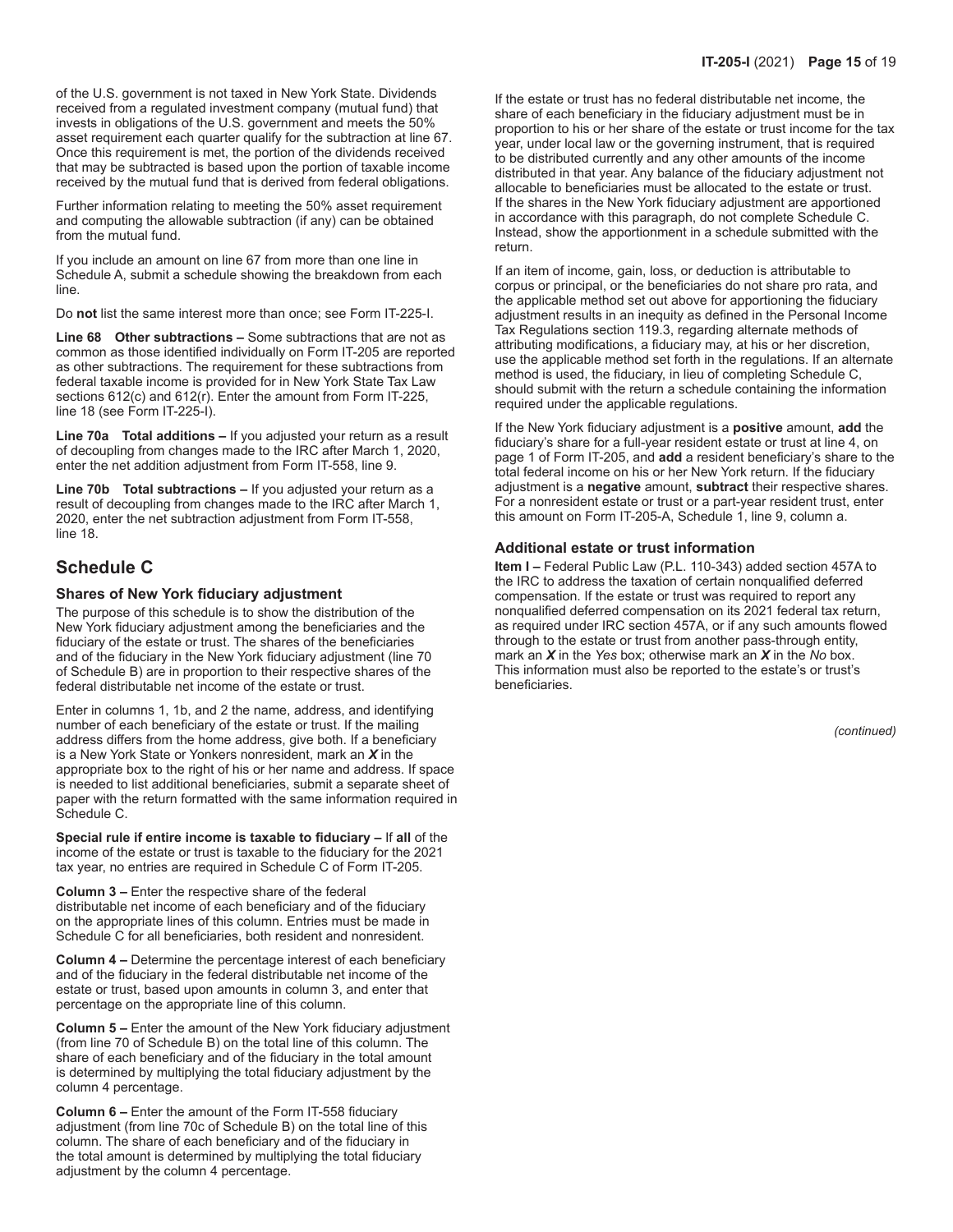### **Page 16** of 19 **IT-205-I** (2021)

#### **Line 71 Account information**

If you marked the box that indicates your payment (or refund) would come from (or go to) an account outside the U.S., **stop.** Do not complete lines 71a, 71b, or 71c (see *Note* below). **All others,** supply the information requested for lines 71a, 71b, and 71c.

**Note:** Banking rules prohibit us from honoring requests for electronic funds withdrawal or direct deposit when the funds for your payment (or refund) would come from (or go to) an account outside the U.S. Therefore, if you marked this box, you must pay any amount you owe by check or money order (see *Payment options* on page 13*)*; or if you are requesting a refund, we will send your refund to the mailing address on your return.

#### **The following requirements apply to both direct deposit and electronic funds withdrawal:**

Use the sample image as a guide; enter your own information **exactly** as it appears on your own check or bank records. Do **not** enter the information from the sample check below.

On **line 71a**, mark an *X* in the box for the type of account.

On **line 71b**, enter your bank's 9‑digit routing number (refer to your check or contact your bank). The first two digits always begin with 01 through 12, or 21 through 32. On the sample check below, the routing number is *111111111*.

**Note:** If your check states that it is payable through a bank different from the one where you have your checking account, do not use the routing number on that check. Instead, contact your bank for the correct routing number to enter on line 71b.

On **line 71c**, enter **your** account number.

- If you marked personal or business checking on line 71a, enter the account number shown on your checks.
- If you marked personal or business savings on line 71a, enter your savings account number from a preprinted savings account deposit slip, your passbook or other bank records, or from your bank.

The account number can be up to 17 characters (both numbers and letters). Include hyphens (-) but omit spaces and special symbols. Enter the number from left to right. On the sample check below, the account number is *9999999999*.



### **Note:** The routing and account numbers may appear in different *places on your check*.

Contact your bank if you need to verify routing and account numbers or confirm that it will accept your direct deposit or process your electronic funds withdrawal.

If you encounter any problem with direct deposit to, or electronic withdrawal from, your account, call 518-457-5181. Allow six to eight weeks for processing your return.

#### **Line 72 Electronic funds withdrawal**

Enter the date you want the Tax Department to make an electronic funds withdrawal from your bank account and the amount from line 41 you want electronically withdrawn. Enter a date that is on or before the due date of your return. If we receive your return after the

due date or you do not enter a date, we will withdraw the funds on the day we accept your return.

Your confirmation will be your bank statement that includes a *NYS Tax Payment* line item.

We will only withdraw the amount that you authorize. If we determine that the amount you owe is different from the amount claimed on your return, we will issue you a refund for any amount overpaid or send you a bill for any additional amount owed, **which may include penalty and interest.**

If you have a debit block on your account, you must communicate with your bank to authorize these payments. See our website for ACH debit block information.

You may revoke your electronic funds withdrawal authorization only by contacting the Tax Department at least 5 business days before the payment date.

**Note:** If you complete the entries for electronic funds withdrawal, **do not** send a check or money order for the same amount due unless you receive a notice.

# **Instructions for Form IT-205-C**

**Line A –** *An incomplete gift non-grantor trust* means a resident trust that meets both of the following conditions:

- the trust does not qualify as a grantor trust under IRC sections 671 through 679, and
- the grantor's transfer of assets to the trust is treated as an incomplete gift under IRC section 2511 and the regulations applicable to that section.

If you answer *Yes*, then the taxpayer who transferred property to the incomplete gift non-grantor trust must include the income of the trust, less any deductions of the trust, in their NYAGI as if the trust in its entirety were treated as a grantor trust for federal tax purposes.

However, the income of an incomplete gift non-grantor trust will not be required to be included in the grantor's or beneficiaries' NYAGI if the trust was terminated and all assets were distributed before June 1, 2014.

**Line B –** An *accumulation distribution* is the excess of amounts properly paid, credited, or required to be distributed (other than income required to be distributed currently) over the distributable net income of the trust reduced by income required to be distributed currently. To have an accumulation distribution, the distribution must exceed the accounting income of the trust.

If you answered *Yes* at line B, complete Form IT-205-J. However, if the distribution was from income earned in a tax year prior to the beneficiary's birth or attaining the age of 21, there is no accumulation distribution for New York State tax purposes and the trust does not complete Form IT-205-J.

# **New York City and Yonkers fiduciary taxes**

# **General instructions**

### **City resident fiduciary tax**

The fiduciary of a New York City or Yonkers resident estate or trust or part-year resident trust who is required to file a New York State fiduciary return must file a New York City or Yonkers fiduciary return for the estate or trust on the same New York State form on which the New York State tax liability is reported. If a form is required to be filed reporting a state separate tax on lump-sum distributions, the respective New York City separate tax is also required to be computed on the same state form.

### **Yonkers nonresident fiduciary earnings tax**

The fiduciary of a nonresident estate or trust must file Form Y‑206, *Yonkers Nonresident Fiduciary Earnings Tax Return*, if the estate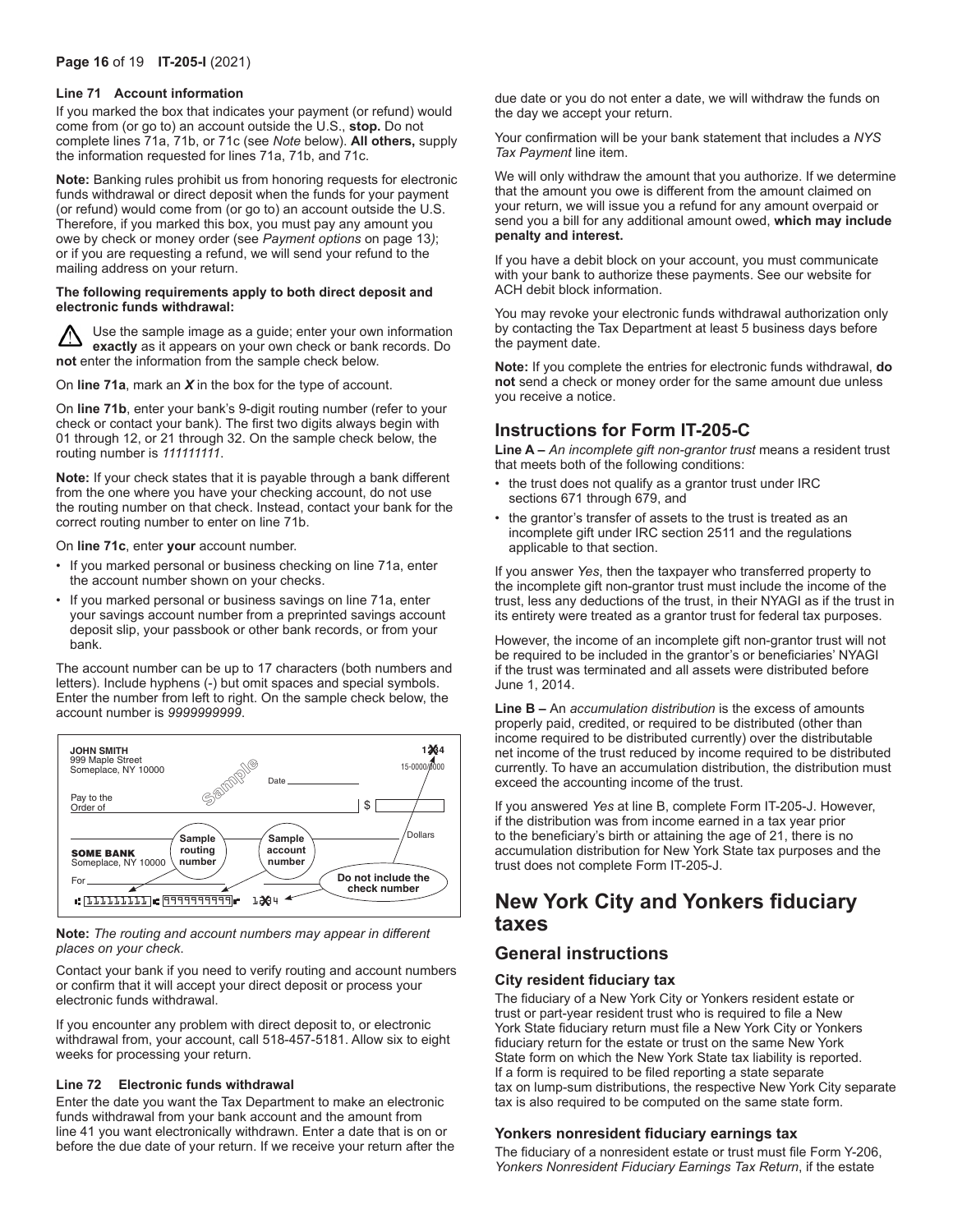or trust has income from wages earned or net earnings from self-employment in Yonkers.

The fiduciary of a part-year resident trust must also file Form Y‑206 if the part-year resident trust has income from wages earned or net earnings from self-employment in Yonkers from the part-year nonresident period.

*Wages*, as defined under IRC section 3401(a), include all payments and the cash value of all payments made in any form other than cash for services performed by a decedent employee for an employer.

#### Wages also include:

- the amount of IRC section 414(h) contributions shown on a decedent's wage and tax statement(s), federal Form W‑2, made by the following:
	- a member of the New York State and Local Retirement Systems, which include the New York State Employees' Retirement System and the New York State Police and Fire Retirement System; **or**
	- a member of the New York State Teachers' Retirement System; **or**
	- a deceased employee of the State or City University of New York who belongs to the Optional Retirement Program; **or**
	- a member of the New York City Employees' Retirement System, the New York City Teachers' Retirement System, the New York City Board of Education Retirement System, the New York City Police Pension Fund, or the New York City Fire Department Pension Fund; **or**
	- members of the Manhattan and Bronx Surface Transit Operating Authority (MABSTOA) Pension Plan.
- the IRC section 125 amount(s) shown on a decedent's wage and tax statement(s), federal Form W‑2, that was deducted or deferred from that salary (Tax Law section 612(b) (31)) under a flexible benefits program established on behalf of the deceased employee by New York City and certain other New York City public employers (City University of New York, New York City Health and Hospitals Corporation, New York City Transit Authority, New York City Housing Authority, New York City Off-Track Betting Corporation, New York City Rehabilitation Mortgage Insurance Corporation, New York City Board of Education, New York City School Construction Authority, MABSTOA, or the Staten Island Rapid Transit Authority).

Wages do **not** include unemployment compensation, fees paid to a public officer, payment for active service as a member of the armed forces of the United States, or difficulty of care payments erroneously reported as wages.

*Other employee compensation* includes but is not limited to salaries, fees, bonuses, tips, commissions on sales or on insurance premiums, vacation allowances, and severance pay subject to withholding under IRC section 3401(a).

*Net earnings from self-employment,* as defined under IRC section 1402(a), consist of gross income from any trade or business, less trade or business deductions allowed under the IRC, plus the taxpayer's distributive share (whether or not distributed) of income or loss from a trade or business carried on by a partnership of which the taxpayer is a member. **Limited partners** are only considered to receive net earnings from self-employment if the income received represents guaranteed payments for services rendered. The deduction for wages and salaries paid or incurred for the tax year that was disallowed according to IRC section 280C, is allowed in computing your net earnings from self-employment.

Net earnings from self-employment **do not** include any of the following:

– rental income from real estate and from personal property leased with the real estate, together with the deductions attributed to it, unless received in the course of a trade or business as a real estate dealer;

- dividends and interest not received in the ordinary course of a trade or business as a dealer in stocks or securities;
- gain or loss from the sale or exchange of capital assets, or from the sale, exchange, or involuntary conversion of property other than stock in trade;
- any deduction for net operating losses; **or**
- retirement payments received by a partner according to a written plan and excluded under IRC section 1402(a)(10).

A nonresident estate or trust is deemed to have net earnings from self-employment determined in the same manner as if it were an individual subject to the federal tax on self-employment income, reduced by deductions allowed under the IRC for (a) amounts paid or permanently set aside for charitable purposes, and (b) income distributed or required to be distributed currently and corpus credited or required to be distributed to the extent that they represent distributions or payments to a resident of the city. (See instructions on Form Y‑206 for lines 2 and 4.)

For the definition of a **city** resident and nonresident estate or trust and part-year resident trust, see *New York State resident and nonresident estate and trust and part-year resident trust defined* on page 2 and substitute the word *City* in place of the word *State.*

### **City forms to be filed**

Forms IT-205, IT-230, and Y‑206 should be completed for estates and trusts as follows:

#### **New York City resident estate or trust**

Complete the required New York City areas on the same Form IT‑205 filed for New York State purposes.

**Form IT-230,** *Separate Tax on Lump-Sum Distributions* **–** The New York City taxable income on lump-sum distributions of an estate or trust is the same as the New York State taxable income on lump-sum distributions on Form IT‑230. (See *Form IT‑230* on page 2 of these instructions.)

#### **Yonkers resident estate or trust**

Complete the Yonkers line on the same Form IT‑205 filed for New York State purposes.

#### **Yonkers nonresident estate or trust and part-year resident trust**

Complete Form Y-206 and transfer the amount from line 10 to Form IT‑205, line 27.

### **New York City or Yonkers part-year resident trust**

Complete New York City Worksheet A on page 2 of Form IT‑205‑A-I, *Instructions for Form IT-205-A*, or Yonkers Worksheets B and C in Form IT‑205‑A-I. Transfer the total to Form IT‑205, line 15b or line 26, as applicable.

Form Y-206 is due at the same time as the New York State fiduciary return and must be submitted with it.

#### **Yonkers tax returns for individuals**

Every fiduciary who acts for a nonresident individual whose entire income is in the fiduciary's charge (for example, a guardian or committee for an incompetent person) must complete a return for the nonresident individual on Form Y‑203 (if that individual is subject to the tax), and pay the tax due.

### **Change of city residence of trust**

If the person whose property constitutes a revocable trust has changed his or her domicile from or to New York City or Yonkers between the time of transfer of the property to the trust and the time it becomes irrevocable, the residence of the trust will be deemed to have been changed at the date it ceases to be revocable. In this case the fiduciary must, for the tax year in which the change of status of trust occurs, include on Form IT‑205‑A, Schedule 4,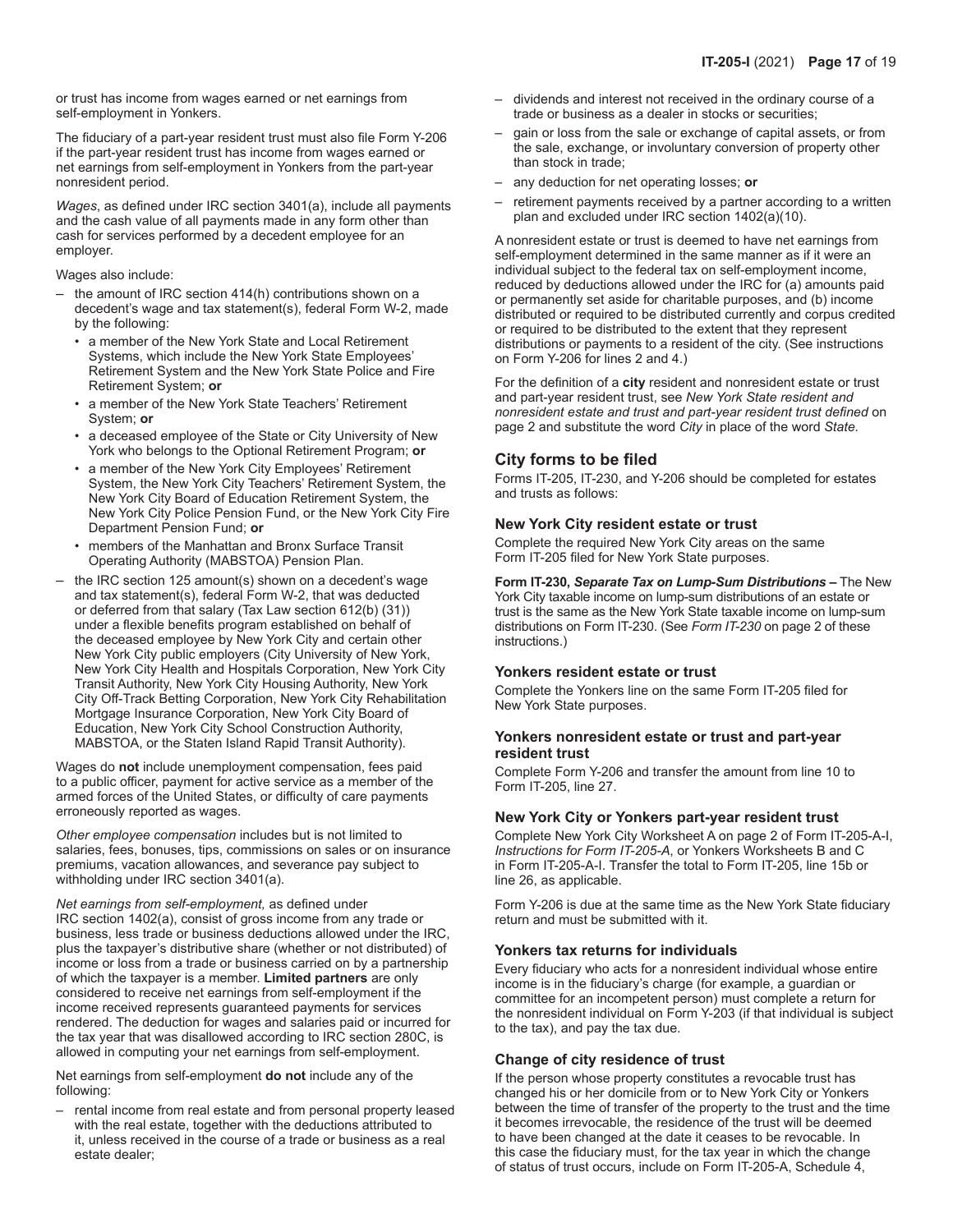#### **Page 18** of 19 **IT-205-I** (2021)

column c or column d, any item of income, gain, loss, or deduction the trust received or accrued up to the time the trust changed its residence, and complete a return as a nonresident trust (on Form Y‑206) for the portion of the year during which the trust is a Yonkers nonresident trust. Income, gain, loss, or deduction for the year of change is subject to the applicable special accruals permitted or required by law to the extent they affect the taxable income of the fiduciary. In addition, the exemption of the trust must be prorated according to the period of residence.

The *General instructions* and *Specific instructions* on the beginning pages of these instructions, regarding tax returns for individuals and decedents, exempt trusts, special depreciation, use of federal figures, whole dollar amounts, penalties, accounting periods, and federal changes also apply to New York City and Yonkers resident estates and trusts, Yonkers nonresident estates and trusts, and New York City and Yonkers part-year resident trusts, if applicable.

# **Specific instructions**

#### **New York City resident tax**

The New York City taxable income is the same as the New York State taxable income shown on Form IT‑205, line 5.

**Line 15a New York City resident tax –** Compute the New York City income tax on the amount on line 5 using the *New York City tax rate schedule*. Enter the amount of New York City income tax on this line.

### **New York City tax rate schedule** (for line 15a)

**If the amount on Form IT-205, line 5 is:**

| but not over<br>over |        |          |  | The tax is:                       |    |    |    |                         |
|----------------------|--------|----------|--|-----------------------------------|----|----|----|-------------------------|
| \$                   |        | \$12,000 |  | 3.078% of the city taxable income |    |    |    |                         |
|                      | 12.000 | 25,000   |  | \$ 369 plus 3.762%                |    |    |    | of excess over \$12,000 |
|                      | 25.000 | 50.000   |  | 858 plus 3.819%                   | 66 | 66 | 66 | 25.000                  |
|                      |        | $50.000$ |  | 1,813 plus 3.876%                 | 66 | 66 | 66 | 50.000                  |

**Line 15b New York City part-year resident tax –** Enter on this line the amount of New York City part-year resident tax from Form IT‑205‑A‑I, page 2, Worksheet A, line b.

**Line 16 –** Enter on this line the amount of New York City tax on the capital gain portion of the estate's or trust's lump-sum distribution from Form IT‑230, Part 2, line 2. Submit Form IT‑230 with Form IT-205.

**Line 18 –** If an accumulation distribution has been made, submit a statement showing the computation of the credit claimed and enter on this line (see *Accumulation distribution credit)*.

**Line 20 New York City separate tax on lump-sum distributions**  Enter the amount of any New York City separate tax on lump-sum distributions from Form IT‑230, line 24, *New York City* column. Submit Form IT‑230 with Form IT‑205. Enter any New York City tax on the S portion of an electing small business trust (ESBT).

Line 22 Other New York City credits - Enter on this line the total of the following nonrefundable New York City credits. Submit all applicable credit forms.

- New York City unincorporated business tax credit (Form IT-219)
- General corporation tax paid credit (Form IT-222)

**Line 25 Yonkers resident income tax surcharge –** Enter on this line the estate's or trust's Yonkers resident income tax surcharge from the *Yonkers worksheet,* line e, below. However, if the estate or trust did not make an entry on line 14, leave line 25 blank also.

#### **Yonkers worksheet**

| b Refundable credits from line 33 (less any claim of |  |
|------------------------------------------------------|--|
|                                                      |  |
|                                                      |  |
| e Multiply line c by line d. Enter this amount here  |  |

#### **Line 27 Yonkers nonresident fiduciary earnings tax**

Compute the Yonkers nonresident fiduciary earnings tax on Form Y‑206 and enter the tax on this line. Submit Form Y‑206 with Form IT-205.

### **Sales or use tax**

### **Line 28 Sales or use tax**

Report the sales or use tax liability for the estate or trust on this line.

An estate or trust owes sales or compensating use tax if it:

- purchased an item or service subject to tax that is delivered in New York State without payment of New York State and local tax to the seller; or
- purchased an item or service outside New York State that is subject to tax in New York State (and the estate or trust was a resident of New York State at the time of purchase) with subsequent use in New York State. **Note**: The estate or trust may be entitled to a credit for sales tax paid to another state.

See Form ST-140, *Individual Purchaser's Annual Report of Sales and Use Tax*.

An estate or trust that is carrying on a business, trade, profession, or employment in New York State is a *resident*, for sales and use tax purposes, of the state and of any county or city in which the estate or trust is carrying on these activities, with respect to purchases of taxable property or services used in these activities.

An estate or trust may not use this line to report:

- any sales and use tax on business purchases if the business is registered for sales and use tax purposes. The estate or trust must report this tax on the business's sales tax return.
- any unpaid sales and use tax on motor vehicles, trailers, all-terrain vehicles, vessels, or snowmobiles. This tax is paid directly to the Department of Motor Vehicles.

An unpaid sales or use tax liability commonly arises if the estate or trust made purchases through the Internet, by catalog, from television shopping channels, or on an Indian reservation, or if it purchased items or services subject to tax in another state and brought them back to New York for use here.

**Example:** *The estate or trust purchased a computer over the Internet that was delivered to a business of the estate or trust in Monroe County, New York, from an out-of-state company and did not pay sales tax to that company.*

The estate or trust may also owe an additional **local** tax if it made a purchase in a locality in New York State and brought the item into or subsequently used the service in another New York State locality where it was a resident and that locality had a higher tax rate than where the purchase was made.

Failure to pay sales or use tax may result in the imposition of penalty and interest. The Tax Department conducts routine audits based on information received from third parties, including the U.S. Customs Service and other states.

**If the estate or trust owes sales or use tax,** it may report the amount owed on its fiduciary income tax return rather than filing Form ST-140. However, the estate or trust must use Form ST-140 to calculate the sales and use tax liability to be reported on this return.

Include the amount from Form ST-140, line 4, on Form IT-205, line 28. **Do not submit Form ST-140 with the return.**